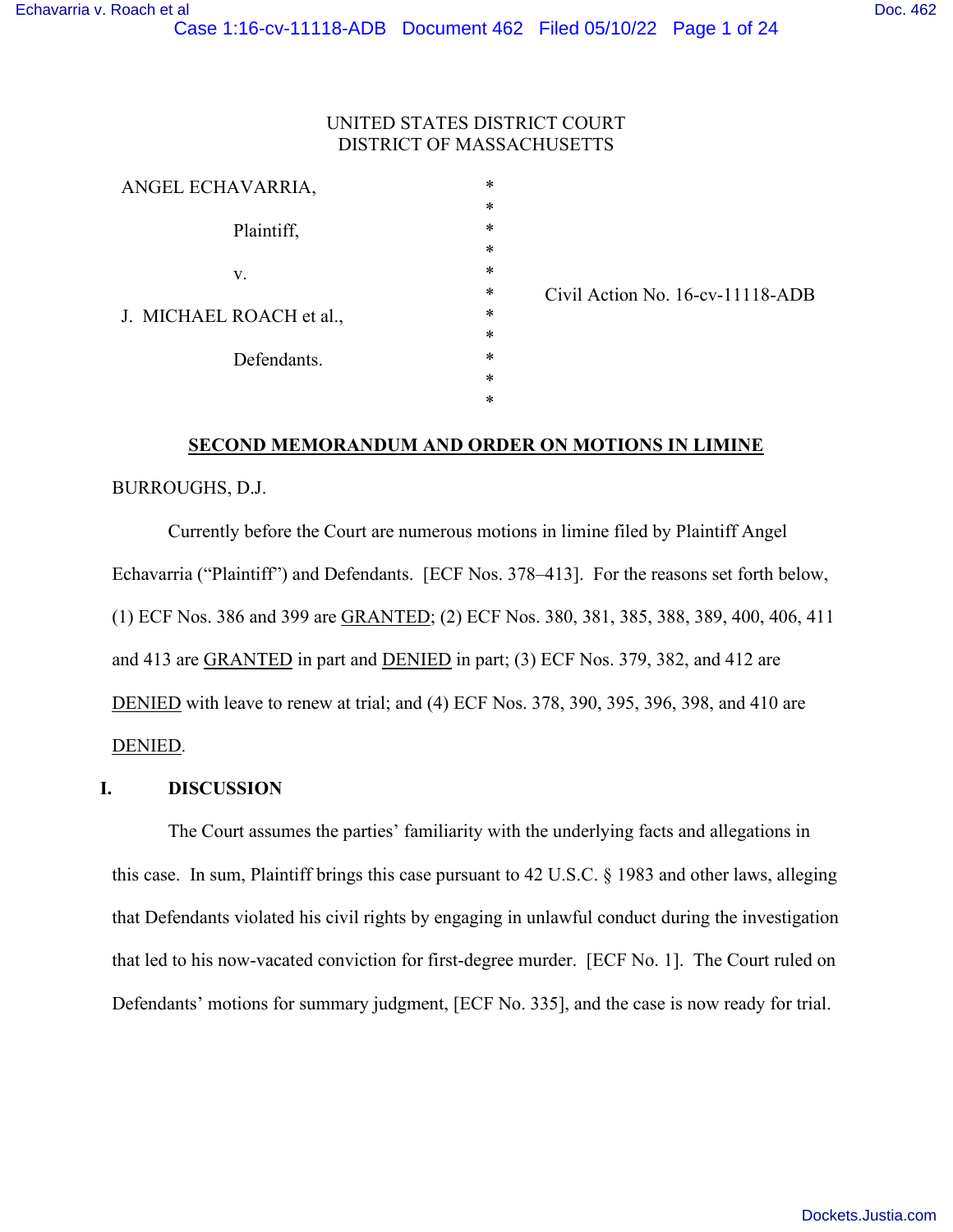## **A. Defendants' Motion In Limine To Bar Certain Plaintiff's Witnesses For Non-Conformance With Rule 26 (ECF No. 378) and Plaintiff's Motion In Limine No. 3 To Bar Undisclosed Witnesses And Witnesses Who Have No Factual Knowledge Relating To The Case (ECF No. 390)**

Both sides have moved to exclude witnesses due to the opposing party's alleged failure to adequately disclose under Federal Rule of Civil Procedure 26(a). [ECF Nos. 378, 390]. Given the overlapping factual issues and arguments presented in the motions, the Court considers them together. For the reasons set forth below, both motions are DENIED.

Defendants ask the Court to bar the testimony of twenty-three witnesses on Plaintiff's Rule 26(a)(3) disclosures because, prior to his February 7, 2022 pre-trial disclosures, (1) eight witnesses were never disclosed and (2) fifteen witnesses that were disclosed did not previously, or still do not, have accompanying contact information. [ECF No. 378]. Defendants argue that Plaintiff had a duty to supplement his disclosures pursuant to Federal Rule of Civil Procedure  $26(e)(1)(A)$ . Plaintiff has withdrawn five of the witnesses that Defendants contend were never disclosed and seven of the witnesses that did not have contact information. [ECF No. 439 at 1, 2 n.1]. Accordingly, Defendants' motion is DENIED as moot as to those twelve witnesses.

For his part, Plaintiff moves to exclude three of Defendants' witnesses including: (1) James Carney, who he argues was never disclosed prior to pre-trial disclosures; (2) the Massachusetts Municipal Police Training Committee ("MMPTC") or any of its employees or agents because Defendant the City of Lynn (the "City") did not provide the name of a specific individual with relevant information; and (3) Judge Howard Whitehead because he lacks personal knowledge. [ECF No. 390 at 2–4].

Under Federal Rule of Civil Procedure 26(a)(1), in its initial disclosures a party shall disclose "the name and, if known, the address and telephone number of each individual likely to have discoverable information . . . ." There is an ongoing duty to timely supplement these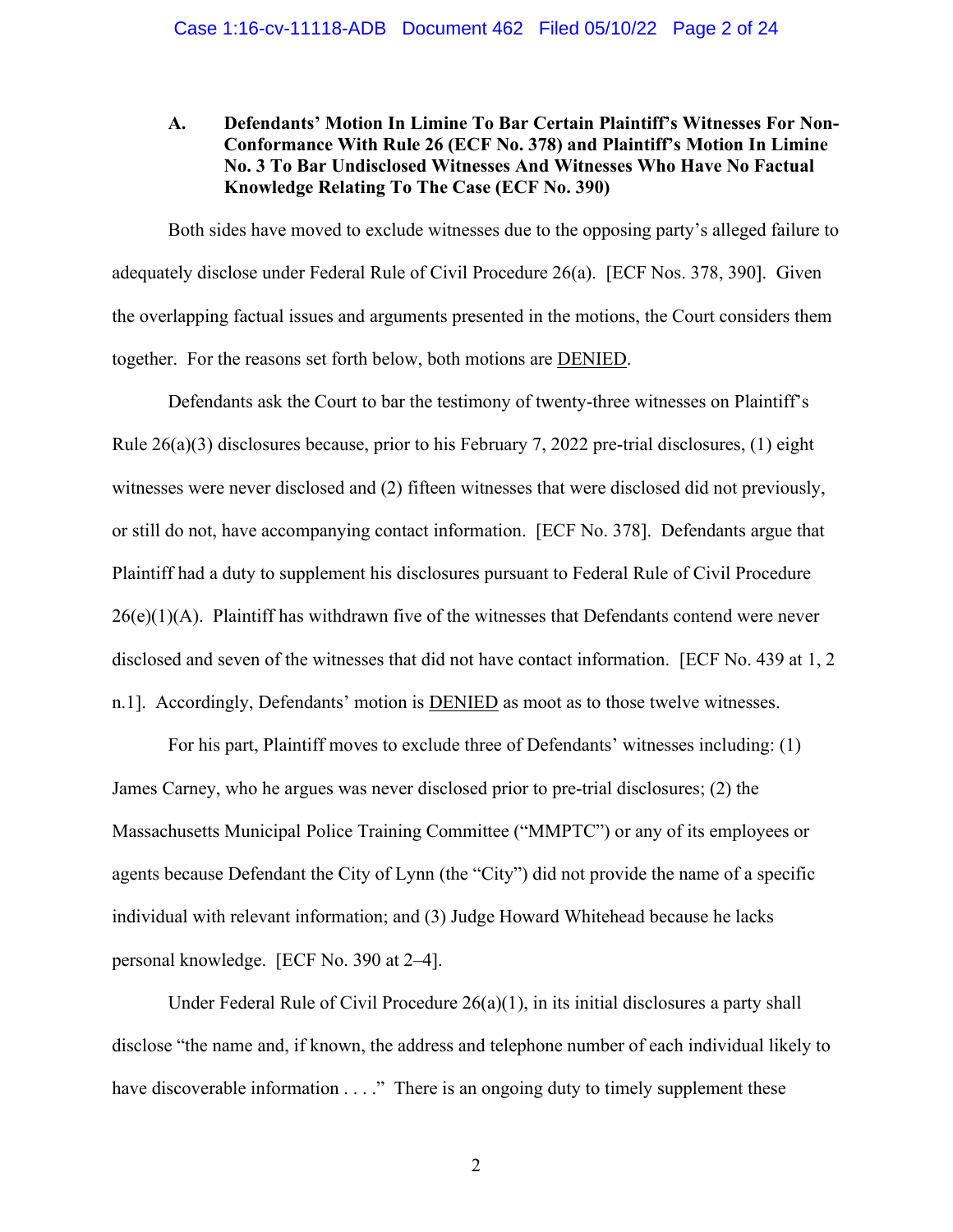#### Case 1:16-cv-11118-ADB Document 462 Filed 05/10/22 Page 3 of 24

disclosures. Fed. R. Civ. P. 26(e). Under Federal Rule of Civil Procedure 37(c)(1), "[i]f a party fails to provide information or identify a witness as required by Rule 26(a) or (e), the party is not allowed to use that. . . witness. . . at a trial, unless the failure was substantially justified or is harmless." Fed. R. Civ. P.  $37(c)(1)(A)-(C)$ . The late disclosing party "has the burden of proving substantial justification or harmlessness." Alves v. Mazda Motor of Am., Inc., 448 F. Supp. 2d 285, 293 (D. Mass. 2006).

1. Defendants' Arguments Against Plaintiff's Remaining Witnesses

As noted above, Plaintiff did not provide contact information for several witnesses prior to his pre-trial disclosures and still has not provided that information for a few witnesses. [ECF No. 378 at 3; ECF No. 418-2].

To start, because the City included two of these witnesses on its own disclosures (Ann Driscoll and Florence Graves), Defendants could have contacted these witnesses during discovery, [ECF No. 439 at 2; ECF No. 439-4 at 6], and Plaintiff's failure to provide their contact information is harmless. Accordingly, Defendants' motion is DENIED as to these two witnesses.

For the remaining witnesses with late (or never) disclosed contact information, by its terms, Rule 26(a)(1) requires the disclosure of contact information "if known." Fed. R. Civ. P. 26(a)(1). Plaintiff argues that he has not withheld any information and "he has provided the best information possible about the location of the witnesses disclosed in this case at each stage of the case." [ECF No. 439 at 2]. The Court accepts this representation and finds that there is no evidence that Plaintiff intentionally withheld or acted in bad faith when failing to disclose these witnesses' contact information. Though Plaintiff's brief is light on details regarding his efforts to locate contact information and supplement his disclosures, his inability to acquire the contact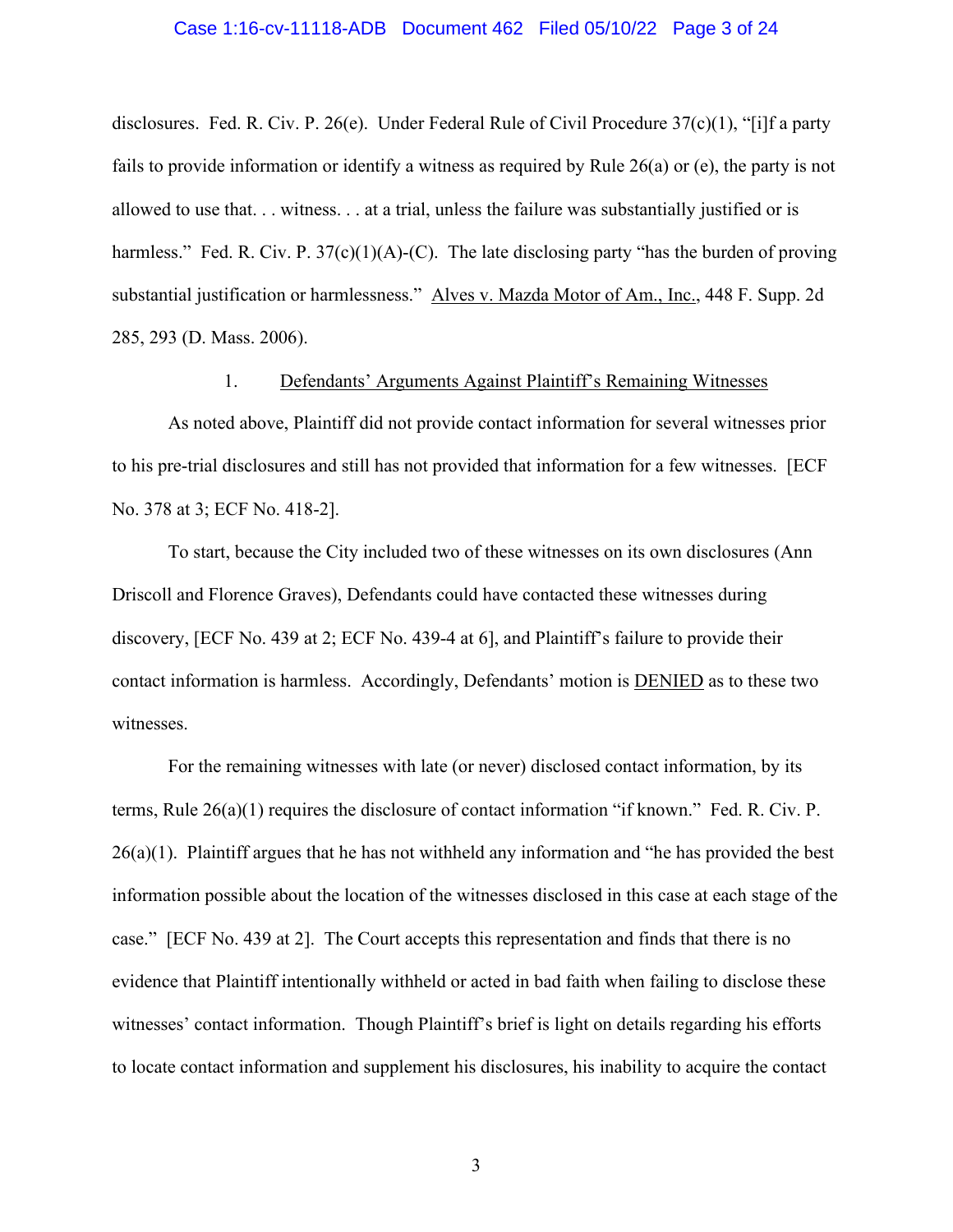#### Case 1:16-cv-11118-ADB Document 462 Filed 05/10/22 Page 4 of 24

information for these witnesses justifies his late disclosure. Additionally, regarding harm to Defendants, they have known the names of these individuals since before the discovery deadlines in this case, but they have not demonstrated that they ever followed up with Plaintiff to get contact information or that they sought to subpoena any of these witnesses. Defendants also have not pointed the Court to any case law holding that a witness be excluded for late disclosure of contact information alone. Based on the record before it, the Court declines to impose the harsh sanction of exclusion for failure to provide contact information.

Defendants also argue that witnesses Cesar Rijo, Gilberto Rivera, and Derek Erdman were not disclosed at all until February 7, 2022. Plaintiff contends that all three were disclosed prior to that. First, Plaintiff claims that Mr. Rivera was disclosed in his Rule  $26(a)(1)$ disclosures. [ECF No. 439 at 1]. Upon review, it is clear that Mr. Rivera was included on Plaintiff's initial disclosures, although his contact information was listed as "investigation continues." [ECF No. 439-1 at 5]. Accordingly, exclusion is not warranted and Defendants' motion is denied as to Mr. Rivera. Next, Plaintiff explains that Mr. Erdman was disclosed via a February 2019 affidavit filed in support of a motion to secure the deposition of Gary Sevinor in this case. [ECF No. 439 at 1–2; ECF No. 439-2]. Disclosing this witness via affidavit with ample time to conduct additional discovery into the witness is sufficient to satisfy disclosure obligations. See Mudge v. Bank of Am., N.A., No. 13-cv-00421, 2015 WL 1321671, at \*3 (D.N.H. Mar. 24, 2015) (finding that disclosure via affidavit in summary judgment briefing satisfied disclosure obligations when there was additional time to conduct discovery). Similarly, Mr. Rijo was identified via an affidavit filed during Plaintiff's post-conviction proceedings. [ECF No. 439 at 2; ECF No. 439-3]. Although that affidavit was not originally filed in the case before this Court, Plaintiff's disclosure obligations were satisfied given that the post-conviction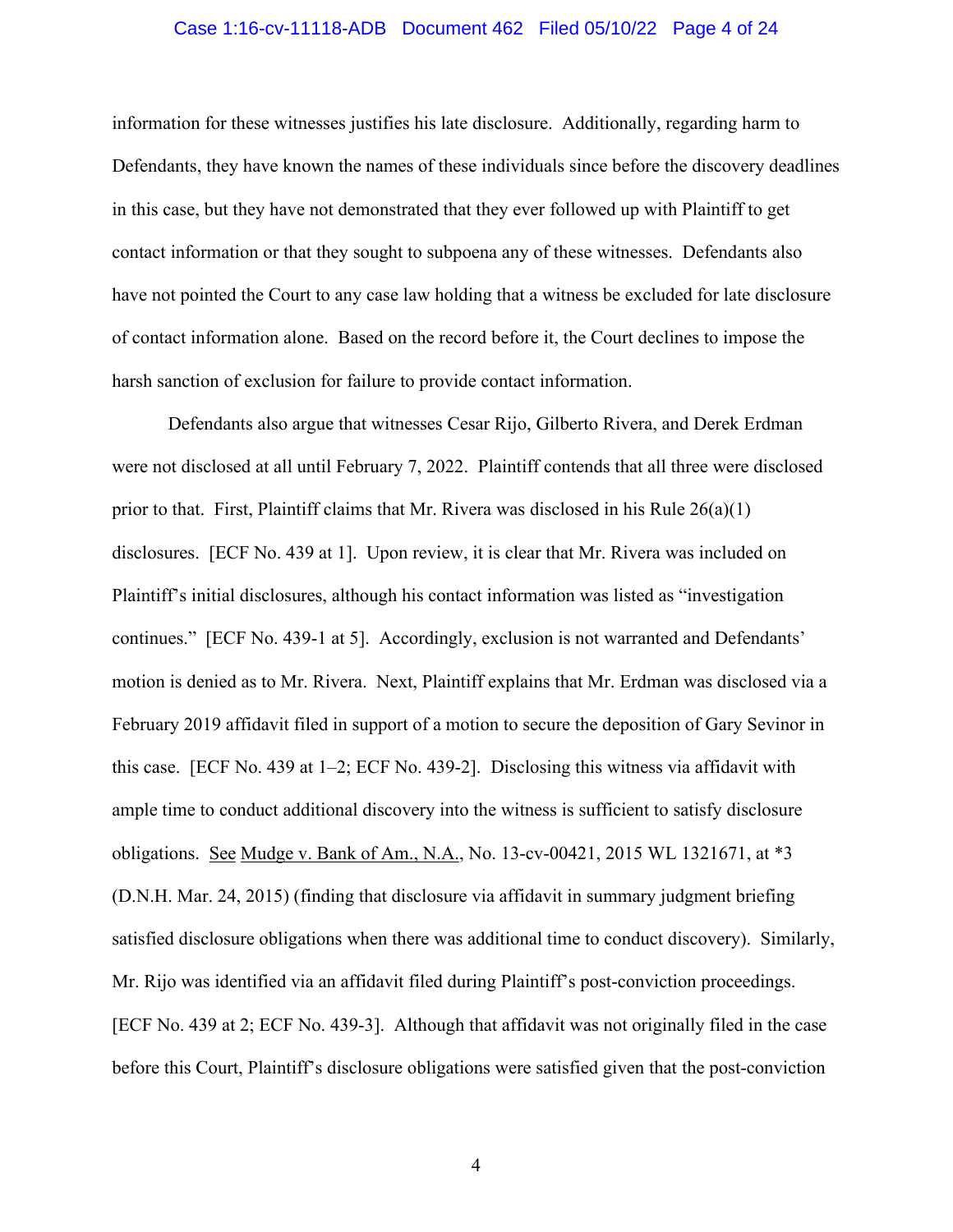#### Case 1:16-cv-11118-ADB Document 462 Filed 05/10/22 Page 5 of 24

proceedings have been central to this case and Defendants were clearly aware of those proceedings.

### 2. Plaintiff's Arguments

Plaintiff asks the Court to exclude James Carney, Judge Whitehead, and the MMPTC from testifying.

As to Mr. Carney, Plaintiff argues that he was disclosed for the first time in Defendants' pre-trial disclosures. [ECF No. 390 at 2]. Defendants counter that Mr. Carney was disclosed through multiple depositions of other witnesses that were noticed by Plaintiff. [ECF No. 428 at 2; ECF No. 428-1 at 10–13; ECF No. 428-2 at 7–9]. Just as Plaintiff argued that his witnesses were properly and timely disclosed via affidavit, given that Plaintiff learned of Mr. Carney in depositions that he noticed during discovery, he cannot claim surprise. See [ECF No. 439 at 2 (Plaintiff's brief arguing that "[l]astly, Cesar Rijo was disclosed by affidavit as well, during postconviction proceedings . . . and like Erdman, Defendants cannot be surprised that he is a witness with knowledge of the case")]. Accordingly, Plaintiff's motion is DENIED as to Mr. Carney.

Next, Plaintiff points to Judge Whitehead's declaration in this case, which states that he does not remember the content of a two-day training on homicide investigations he delivered while Assistant District Attorney at the Essex County District Attorney's Office ("Essex DA"). [ECF No. 390 at 3; ECF No. 390-3]. For this reason, Plaintiff claims he must be excluded because he lacks personal knowledge about any probative facts. [ECF No. 390 at 3–4]. Because Judge Whitehead formerly worked for the Essex DA, [ECF No. 390-3], and given that the Essex DA played a role in Plaintiff's initial criminal trial and investigation, the declaration alone is insufficient to find that Judge Whitehead lacks any personal knowledge about anything probative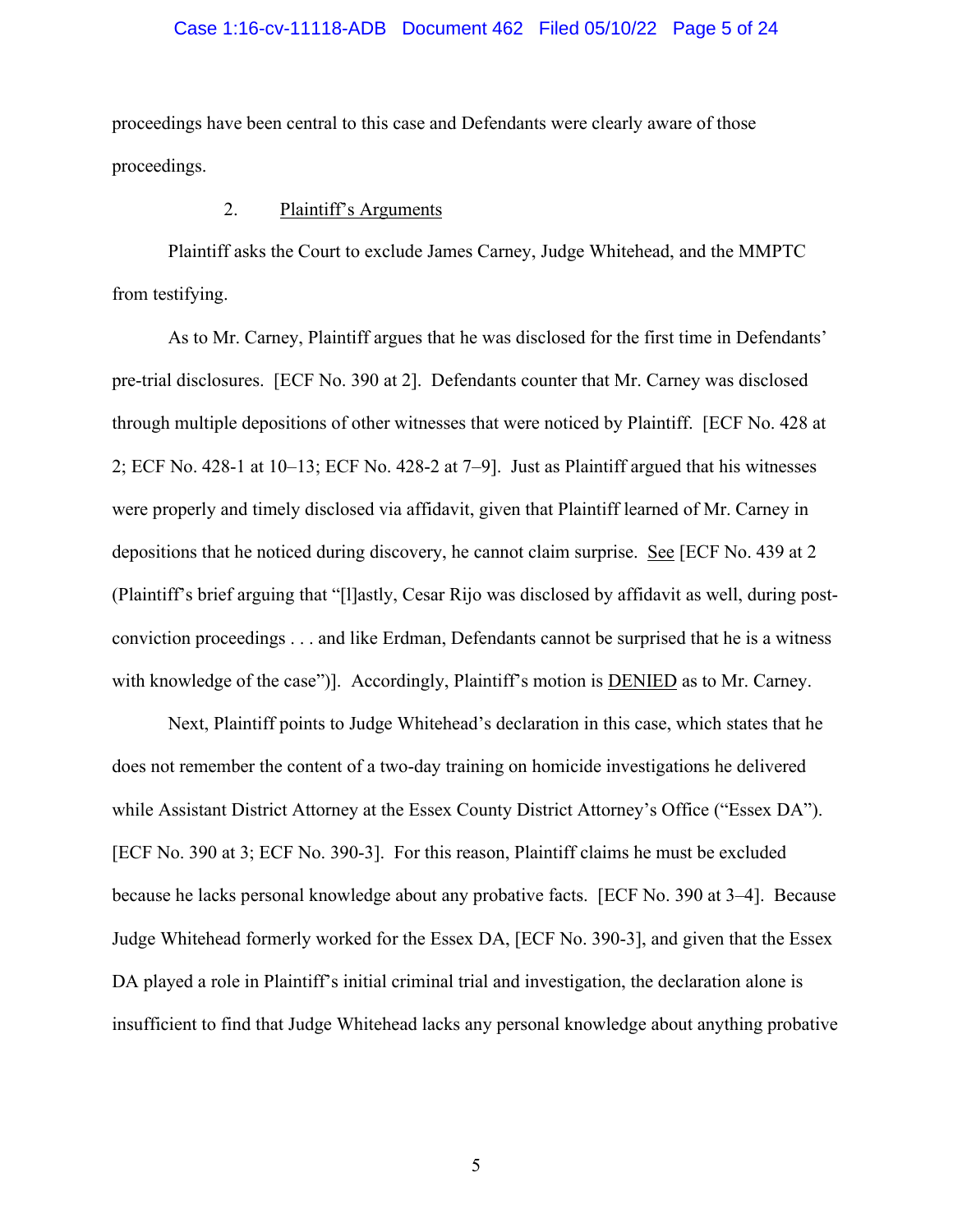#### Case 1:16-cv-11118-ADB Document 462 Filed 05/10/22 Page 6 of 24

in this case. Accordingly, Plaintiff's motion is DENIED with leave to raise any objections regarding Judge Whitehead's personal knowledge at trial.

Plaintiff also argues that the City's witness, the MMPTC, was not properly disclosed because the City did not identify a specific individual associated with this organization. [ECF No. 390 at 2–3]. It is undisputed that the MMPTC and its address were listed on the City's supplemental Rule  $26(a)(1)$  disclosures, but a specific individual was not identified. [ECF No. 390-1]. Defendants counter that they listed the organization as a corporate witness and Plaintiff could have issued a Rule 30(b)(6) subpoena during discovery. [ECF No. 428 at 3–4]. The Court acknowledges that the City never responded to Plaintiff's request to provide the name of an individual from the organization. [ECF No. 390-2]. On balance, however, because contact information was provided for the organization during discovery and Plaintiff has not demonstrated that he attempted to subpoena the organization, the Court will not impose the harsh sanction of exclusion. Therefore, Plaintiff's motion is DENIED as to the MMTPC.

Finally, Plaintiff also seeks a blanket prohibition on Defendants calling witnesses who they did not include in their pre-trial disclosures or calling any currently unidentified police officers. [ECF No. 390 at 1–2, 4]. The request is DENIED with leave to renew at trial should either party seek to call an undisclosed witness.

In sum, for the reasons set forth above, both motions are DENIED. The parties are encouraged to provide each other with the required contact information and to act cooperatively in securing witness contact and appearances.

#### **B. Defendants' Motion In Limine To Exclude Admission Of Police Report (ECF 379)**

Defendants ask the Court to exclude a proposed exhibit that contains unidentified handwriting and other "unoriginal markings." [ECF No. 379]. The exhibit is a November 14,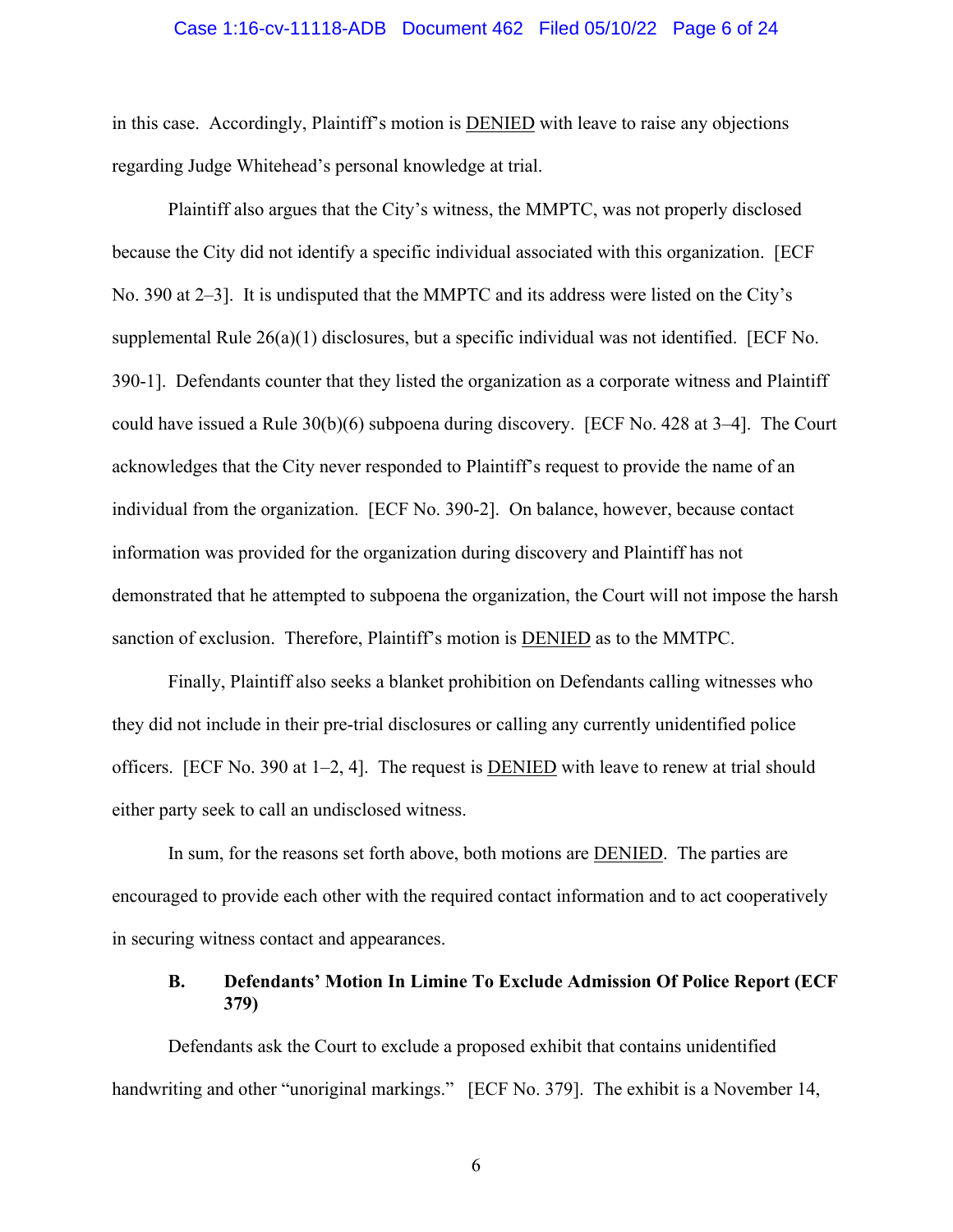#### Case 1:16-cv-11118-ADB Document 462 Filed 05/10/22 Page 7 of 24

1993 police report from an arrest of Mariano Bonifacio, who Plaintiff alleges was a potential suspect in the Daniel Rodriguez murder investigation. [Id. at 1; ECF No. 379-1]. The unidentified markings that Defendants challenge include underlines and brackets; a "telefax transmission line"; handwritten circles around names, dates and case numbers; and the handwritten word "cooperator" or "cooperation." [ECF No. 379 at 1–2]. Defendants argue that these markings are more prejudicial than probative and are inadmissible hearsay. [Id. at 2]. Plaintiff opposes the motion, arguing that the content of the report and the unidentified handwriting are highly relevant given the importance of Mr. Bonifacio's alleged cooperation. [ECF No. 443 at 2]. Plaintiff contends that the markings, particularly the "cooperator" or "cooperation" notation is admissible because Mr. Bonifacio's former attorney testified that he believes the handwriting belongs to former City police captain, Fred Stinson, and, if authored by a City employee, would be admissible under multiple provisions of Federal Rule of Evidence 801(d). [Id. at 3–5].

 Under Federal Rule of Evidence 401 "[e]vidence is relevant if it has any tendency to make a fact more or less probable" and "the fact is of consequence in determining the action." Fed. R. Evid. 401. Although relevant evidence is admissible, Fed. R. Evid. 402, the Court may still exclude relevant evidence "if its probative value is substantially outweighed by a danger of one or more of the following: unfair prejudice, confusing the issues, misleading the jury, undue delay, wasting time, or needlessly presenting cumulative evidence." Fed. R. Evid. 403. The Court agrees that this evidence is plainly relevant to Plaintiff's suppression of evidence theory regarding Mr. Bonifacio, and the potential risk that the handwriting would focus the jury on certain portions of the report does not substantially outweigh its probative value. As to the hearsay objection, Defendants have not fully developed this argument and have not shown that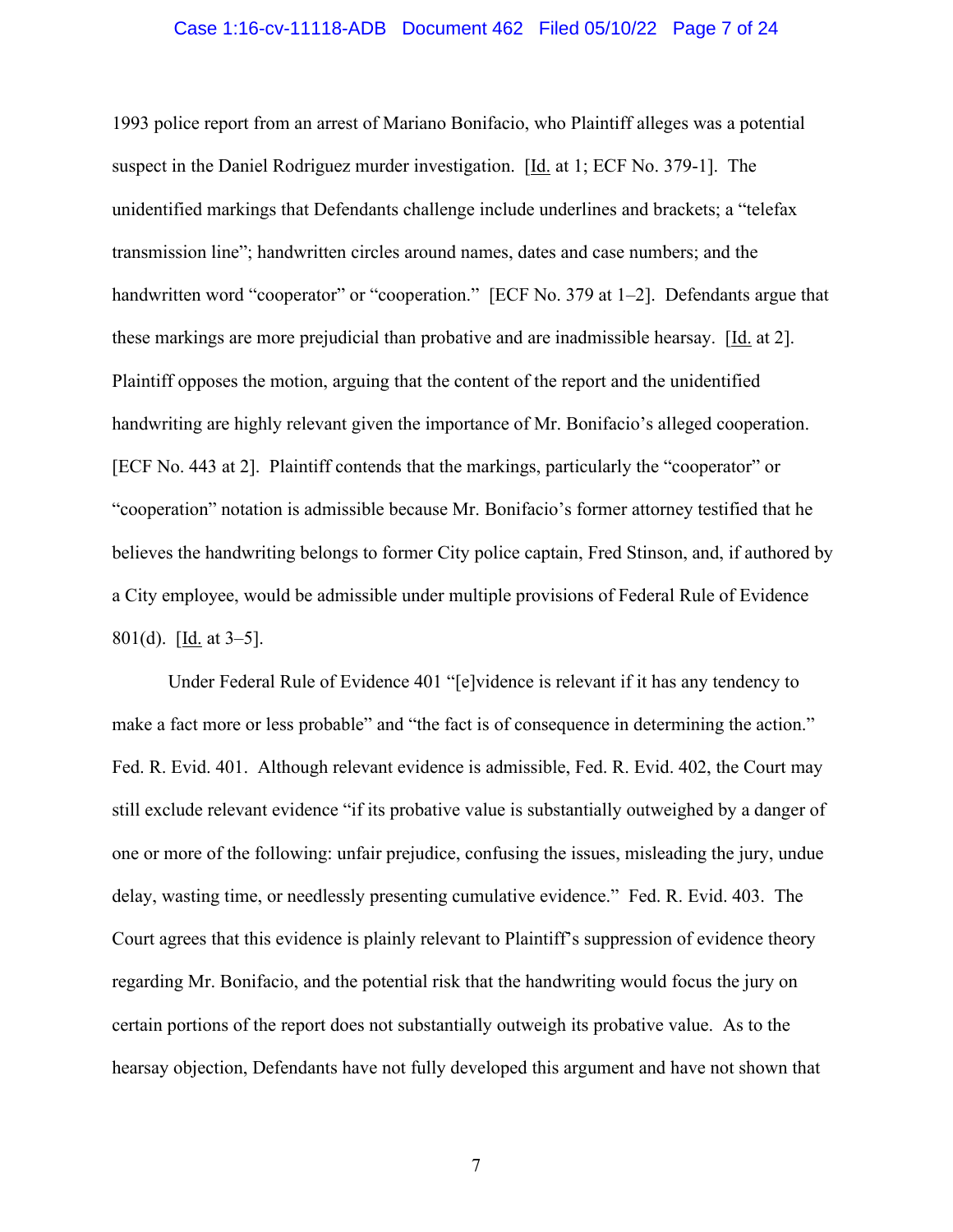#### Case 1:16-cv-11118-ADB Document 462 Filed 05/10/22 Page 8 of 24

the handwritten notes and markings could not be offered for an admissible purpose.

Accordingly, the motion is DENIED with leave to renew at trial.

# **C. Defendants' Motion In Limine To Exclude Testimony Regarding Matters Decided By The Supreme Judicial Court (ECF 380)**

Defendants seek a ruling barring any evidence or testimony relating to three issues that they argue were conclusively decided by the Supreme Judicial Court ("SJC"): (1) the constitutionality of Gary Sevinor's identification; (2) the constitutionality of Isidoro Rodriguez's ("Isidoro")<sup>1</sup> identifications; and (3) Isidoro's competency. [ECF No. 380]. The motion is GRANTED in part and DENIED in part.

First, as to the identification process used with Mr. Sevinor, Plaintiff agrees that, consistent with the Court's prior ruling on the motions to dismiss and for reconsideration, he will not pursue a claim that Mr. Sevinor's identification procedures were unduly suggestive. [ECF No. 440 at 3]. Thus, the motion is DENIED as moot on this issue.

Second, as to the constitutionally of Isidoro's identification procedures, at the motion to dismiss stage the Court held that this theory was not barred under the doctrine of issue preclusion. [ECF No 96 at 18–19]. Because Defendants have not meaningfully explained why the Court should now reconsider this ruling, the motion is DENIED as to this issue.

Finally, Defendants argue that the SJC judged that Isidoro was competent to testify in the criminal trial and Plaintiff should not now be allowed to present testimony that contradicts that finding. [ECF No. 380 at 1–2]. As a general matter, issues that have been decided by the SJC and satisfy the principles of issue preclusion will not be admitted. In Massachusetts, the "doctrine of issue preclusion provides that when an issue has been actually litigated and

<sup>&</sup>lt;sup>1</sup> The Court will refer to Isidoro Rodriguez by his first name to avoid confusion with Daniel Rodriguez.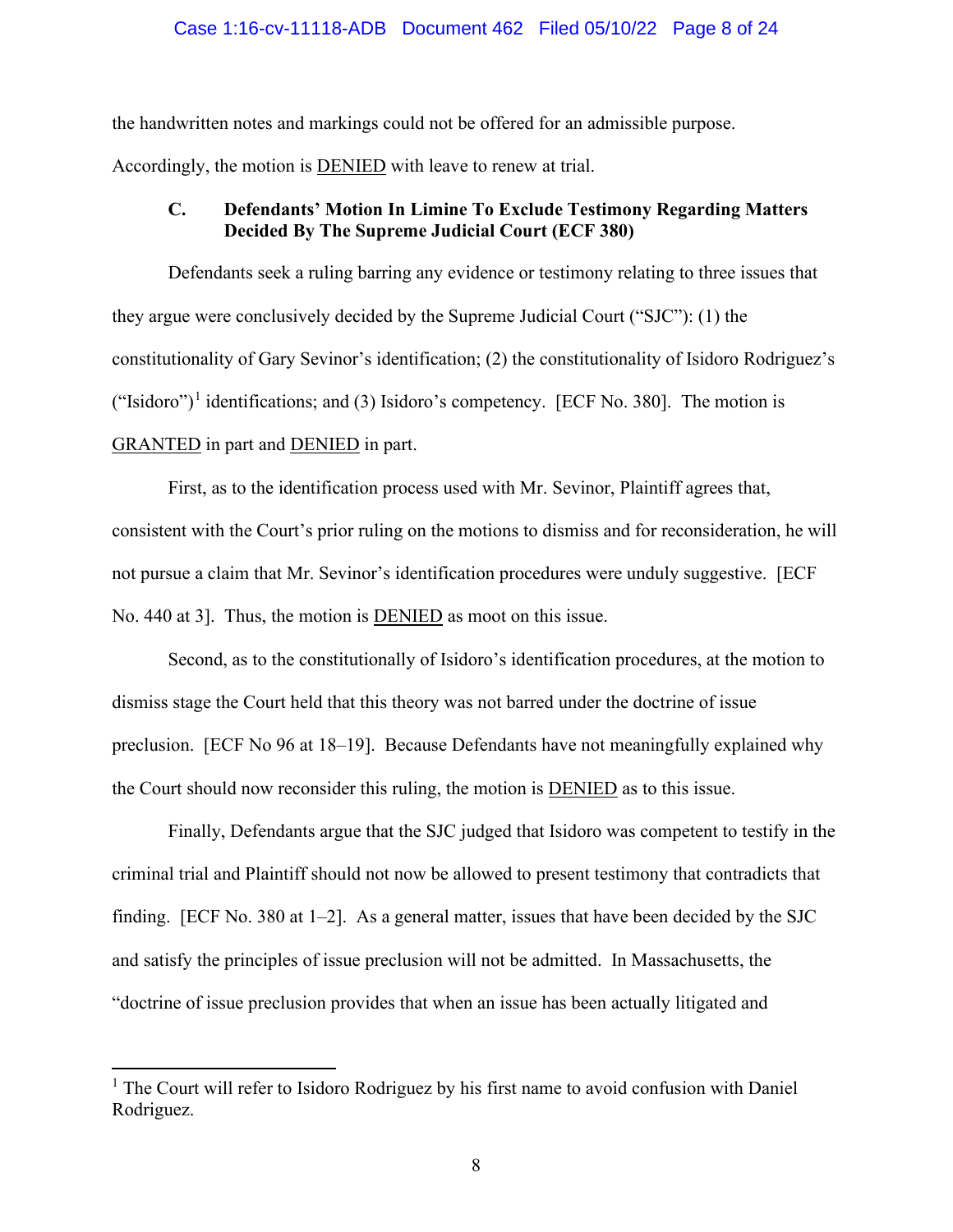#### Case 1:16-cv-11118-ADB Document 462 Filed 05/10/22 Page 9 of 24

determined by a valid and final judgment, and the determination is essential to the judgment, the determination is conclusive in a subsequent action between the parties whether on the same or different claim." Jarosz v. Palmer, 766 N.E.2d 482, 487–88 (Mass. 2002) (quotation marks and citation omitted).

In his appeal of his murder conviction, Plaintiff raised the issue of Isidoro's competence and the SJC made an explicit finding as to the issue when it stated that "our examination of the record leads us to conclude that Isidoro was far from failing the not very stringent test of competence we have set forth . . . ." Com. v. Echavarria, 703 N.E.2d 1137, 1139 (Mass. 1998). Thus, the elements of issue preclusion are satisfied: the issue was litigated and determined by a final judgment, and the determination was essential to that judgment. Accordingly, the motion is GRANTED as to the ultimate issue of Isidoro's competence. That being said, other testimony concerning Isidoro may be admissible for other purposes, although this cannot currently be determined on the record before the Court. With regards to such potential issues, the motion is DENIED with leave to renew at trial.

### **D. Defendants' Motion In Limine Regarding The Introduction Of The Cooney Report (ECF No. 381)**

Defendants move to exclude the use of a report authored by Trooper Michael Cooney (the "Cooney Report"), or any testimony about it, particularly for the purpose of establishing that the Cooney Report was exculpatory evidence withheld from Plaintiff during his criminal trial because the record shows that the Cooney Report was available at trial and known to his defense attorney. [ECF No. 381 at 1–2]. Plaintiff opposes the motion because the Cooney Report contains evidence that is relevant and admissible for other purposes, even if it does not directly support a suppression of evidence claim. [ECF No. 437 at 2–4].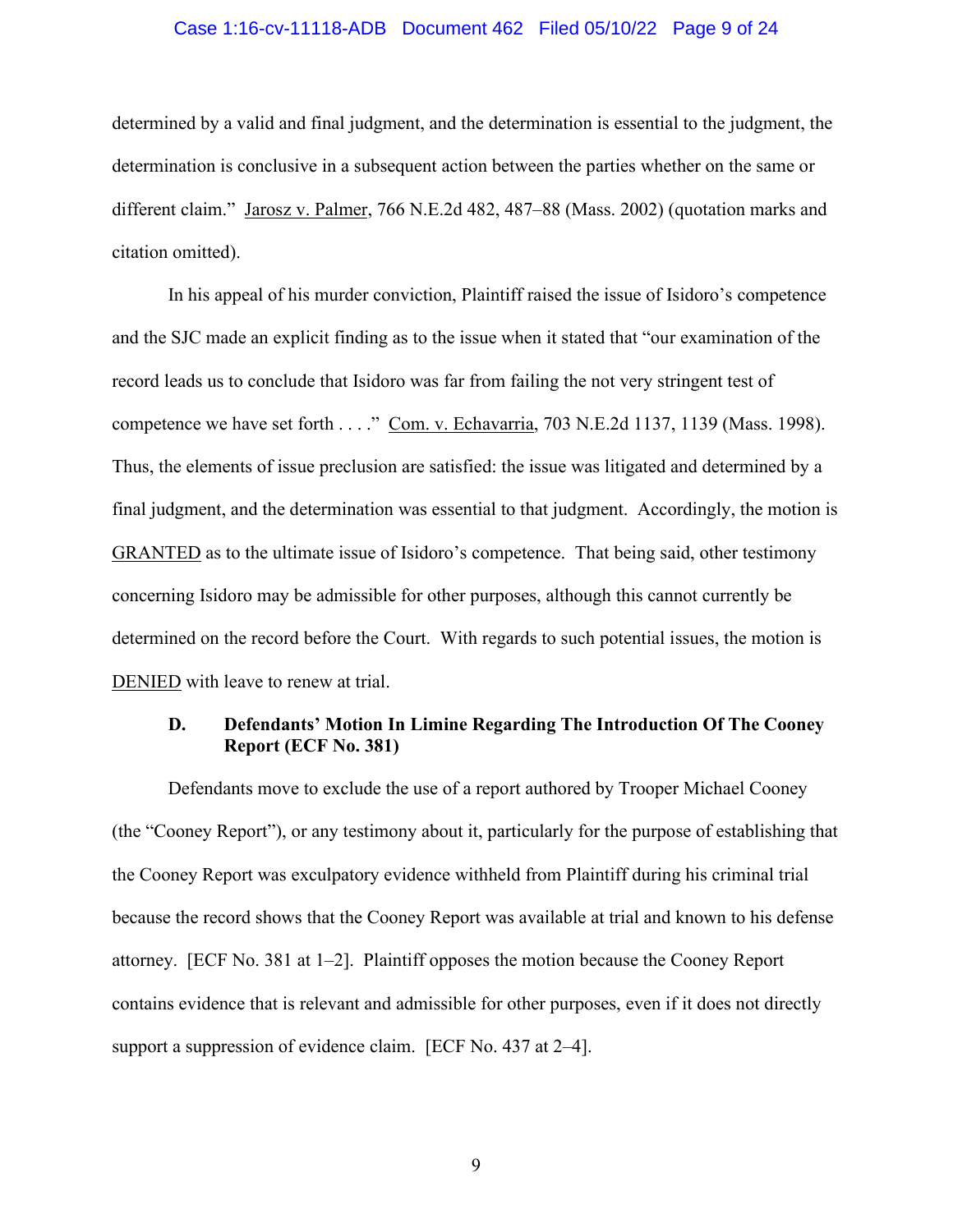The motion is **GRANTED** in part and **DENIED** in part. Based on the representation of the parties, the Cooney Report will not be admissible to show that exculpatory alibi evidence was withheld since it was available to Plaintiff during his criminal trial. To the extent that it may be admissible or used for other purposes, the Court will make those determinations at trial subject to proper objections and the Rules of Evidence, including the rules that concern hearsay.

### **E. Defendants' Motion In Limine To Exclude Plaintiff's Purported Criminal Defense File (ECF No. 382)**

Defendants ask the Court to exclude approximately 370 pages of documents that Plaintiff represents were part of his criminal defense file because there is no witness that can authenticate the file. [ECF No. 382 at 1]. Defendants contend that the file is also plainly incomplete as it is missing several pages and that deposition testimony from Plaintiff's defense attorney, Charles Robson, demonstrates that he is unable to confirm that the file is complete and accurate. [Id. at 2–3]. Thus, Defendants assert that the file is inadmissible hearsay under Federal Rules of Evidence 803 and 805 and cannot be authenticated as required by Rule 901(a). [ECF No. 382 at 2–4]. Plaintiff counters that Mr. Robson authenticated the file during his deposition, and his testimony will again authenticate the file at trial. [ECF No. 438 at 3–4].

The burden imposed by Rule 901 is a relatively modest one. The proponent need only "produce evidence sufficient to support a finding that the item is what the proponent claims it is." Fed. R. Evid. 901(a). Notably, this does not require the Court to find that the item is what the proponent claims it is—instead, the proponent need only introduce evidence sufficient for a jury to make that finding. See United States v. Alicea-Cardoza, 132 F.3d 1, 4 (1st Cir. 1997). Further, Federal Rule of Evidence 901(b) provides several examples of evidence that may support a finding of authenticity, one of which is "testimony of a witness with knowledge" that an item "is what it is claimed to be." Fed. R. Evid. 901(b)(1).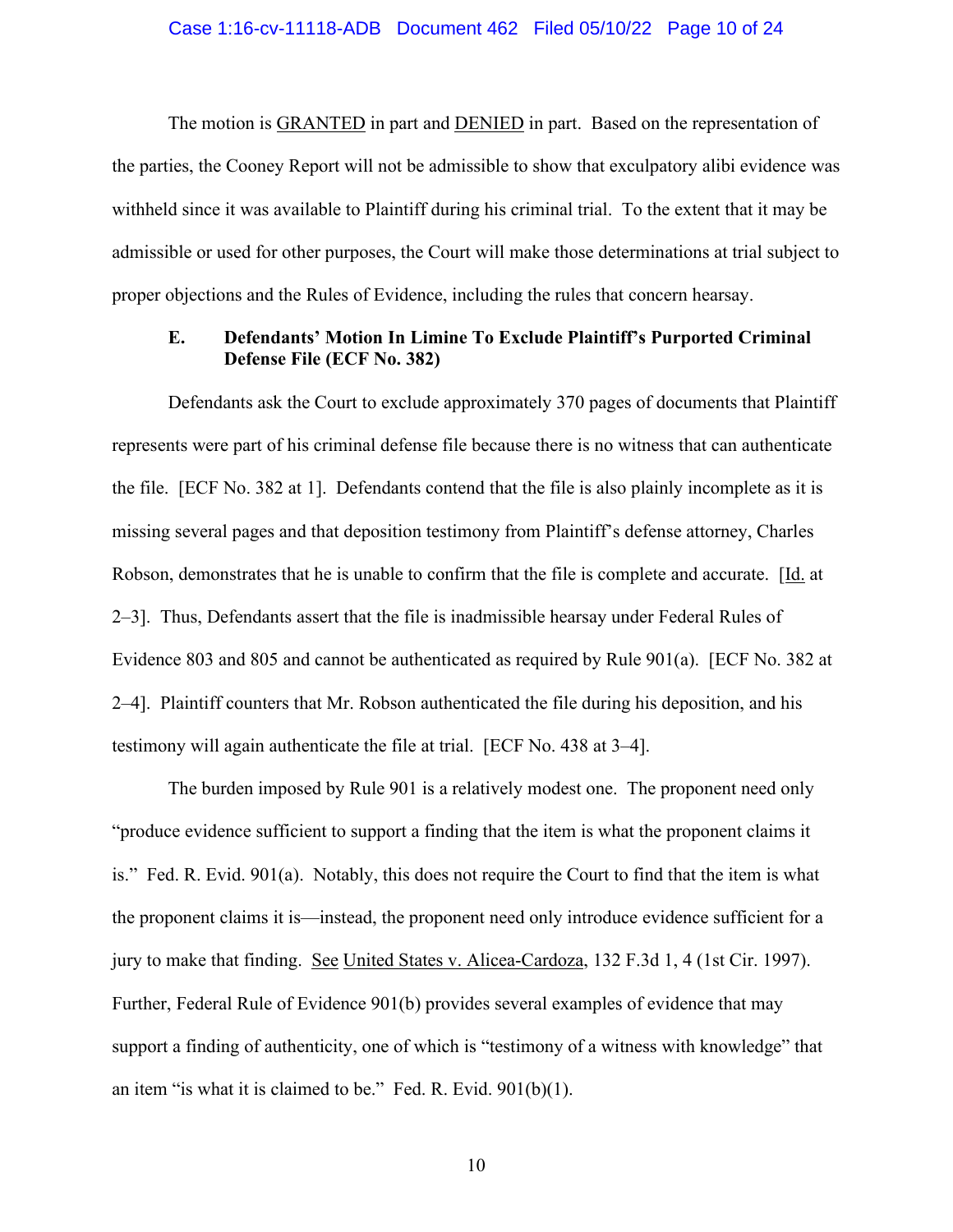#### Case 1:16-cv-11118-ADB Document 462 Filed 05/10/22 Page 11 of 24

 Given Plaintiff's representation that Mr. Robson will testify at trial as to the file's authenticity, which Defendants can probe via cross-examination, the Court declines to exclude the purported criminal defense file at this time. The motion is DENIED with leave to renew objections, including hearsay objections, at trial.

# **F. Defendants' Motion In Limine That Plaintiff's Arguments Regarding Suppressed Bonifacio Evidence Are Barred By Judicial Estoppel (ECF No. 385)**

Defendants contend that, during his motion for new trial in state court, Plaintiff premised his ineffective assistance of counsel claim on the fact that certain Bonifacio-related evidence was available to his trial counsel but trial counsel failed to use it. [ECF No. 385 at 2–3]. Defendants now seek a ruling that Plaintiff is judicially estopped from asserting that evidence relating to Mr. Bonifacio was unlawfully kept from him. [Id.]. Plaintiff counters that the only evidence that was at issue in the motion for a new trial was the testimony from Isidoro at his probable cause hearing stating that he pointed to Mr. Bonifacio's photograph when looking at mug books on the night of the murder. As such, Defendants' request for a broad order precluding Bonifacio-related evidence is unwarranted. [ECF No. 441 at 3]. A review of the order granting a new trial shows that the Massachusetts Superior Court interpreted Plaintiff's argument to be that his attorney was ineffective "because he failed to present Isidoro's testimony from the probable cause hearing relating to his identification of the photograph of Mr. [Bonifacio] immediately following the murder." [ECF No. 385-2 at 10]; see also [ECF No. 441-1 at  $2-13$  (Plaintiff's motion for a new trial filed in the Superior Court, which argues that relevant testimony from Isidoro at the probable cause hearing was available to defense counsel and never presented to the jury, but also contending that other evidence relating to Mr. Bonifacio was actually never disclosed to the defense)].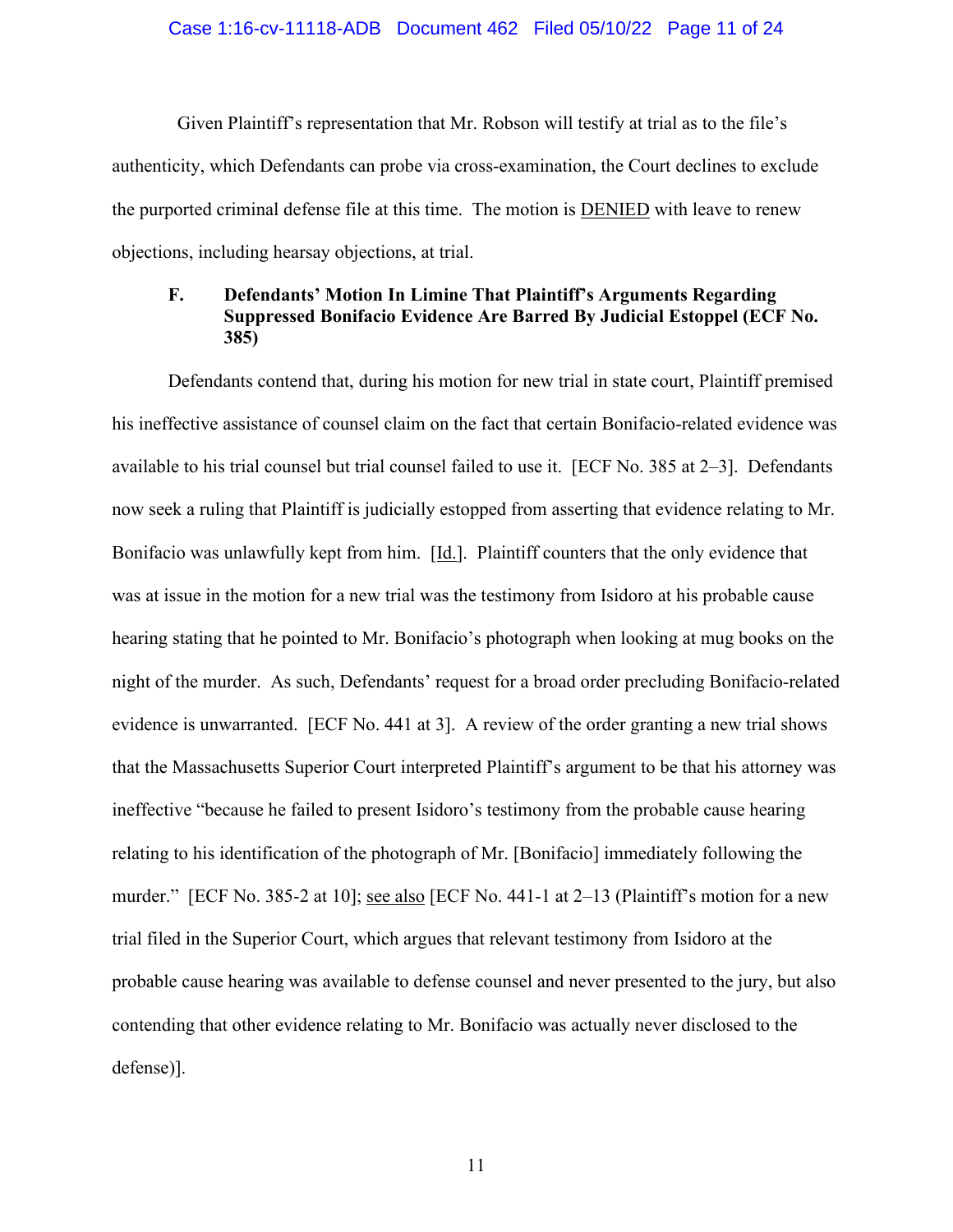#### Case 1:16-cv-11118-ADB Document 462 Filed 05/10/22 Page 12 of 24

 "Judicial estoppel is an equitable doctrine that 'prevent[s] a litigant from taking a litigation position that is inconsistent with a litigation position successfully asserted by him in an earlier phase of the same case or in an earlier court proceeding.'" RFF Family Partnership, LP v. Ross, 814 F.3d 520, 527 (1st Cir. 2016) (quoting Perry v. Blum, 629 F.3d 1, 8 (1st Cir. 2010)). Because Plaintiff has acknowledged that he had access to the transcript of Isidoro's probable cause testimony during his initial criminal trial and that he relied on that as the basis for his ineffective assistance of counsel claim, he is estopped from taking a contrary position in this case. As to any other evidence relating to Mr. Bonifacio beyond Isidoro's probable cause testimony, Defendants have not adequately explained how this other allegedly suppressed evidence formed the basis of Plaintiff's previous litigation position and have not demonstrated that judicial estoppel should apply. Thus, the motion is GRANTED in part and DENIED in part.

### **G. Defendants' Motion In Limine Regarding Disclosure Of Decision Granting New Trial (ECF No. 386)**

Defendants ask that any testimony asserting that Plaintiff has been judged not guilty of Daniel Rodriguez's murder be excluded. [ECF No. 386]. Plaintiff argues that evidence relating to his innocence is essential to his claims and highly relevant to his ability to present his damages case. [ECF No. 442 at 2–3]. The Court does not interpret Defendants' motion to seek a broad ruling that any evidence relating to Plaintiff's innocence or guilt be precluded, but rather that it seeks a narrower order barring any testimony that Plaintiff has been found not guilty or innocent by a court of law. See [ECF No. 386 at 2 (Defendants arguing that "Plaintiff should therefore be precluded from testifying or having any witness assert that he has been found not guilty or innocent")]. The Court agrees that procedurally speaking Plaintiff has not been declared innocent, but instead was granted a new trial, following which the District Attorney declined to re-try the case and entered a *nolle prosequi*. [ECF No. 386-2]. Plaintiff does not appear to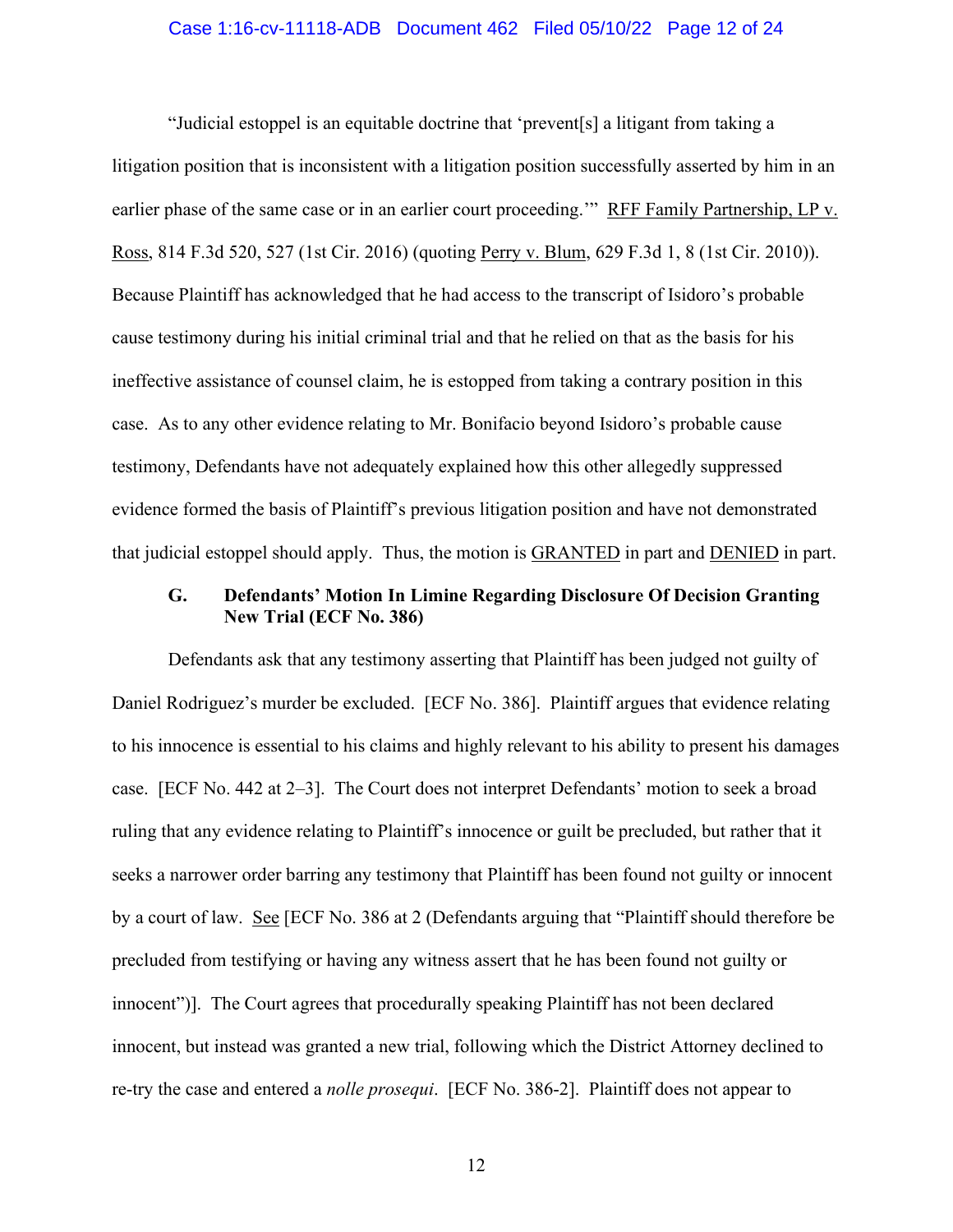dispute this procedural posture. Accordingly, Defendants' motion is **GRANTED** to the extent it seeks an order barring any testimony that a court has found Plaintiff not guilty. This order does not bar Plaintiff from testifying that he asserts his innocence or offering evidence that he believes supports his innocence. Such evidence may be relevant to his claims, including damages, and the Court will consider specific objections at trial. If necessary, the Court will rule on an appropriate jury instruction at a later time.

# **H. ECF No. 388: Plaintiff's Motion In Limine No. 1 To Bar Alleged Bad Act Evidence (ECF No. 388)**

Plaintiff moves to exclude evidence or testimony relating to several purported "bad acts" including (1) his prior arrests and uncharged crimes; (2) his prison disciplinary history; and (3) his marital infidelity. [ECF No. 388]. Plaintiff argues that these bad acts are barred by Federal Rule of Evidence 404 and are more prejudicial than probative.

Rule 404(b) provides that "[e]vidence of other crimes, wrongs, or acts is not admissible to prove the character of a person in order to show action in conformity therewith." But, such evidence is admissible so long as the following, two part test is satisfied: First, in accordance with Rule 404(b), the evidence must have special relevance to an issue in the case such as intent[,] knowledge, [or absence of mistake or accident,] and must not include bad character or propensity as a necessary link in the inferential chain. Second, consistent with Federal Rule of Evidence 403, the probative value of the evidence must not be substantially outweighed by the danger of unfair prejudice. Evidence is unfairly prejudicial if it invites the jury to render a verdict on an improper emotional basis.

DiRico v. City of Quincy, 404 F.3d 464, 467–68 (1st Cir. 2005) (some internal quotation marks and citations omitted).

Defendants agree that any prior bad act evidence will not be introduced for the purpose of establishing that Plaintiff had a propensity to murder Daniel Rodriguez or to commit any other bad act but argue that beyond propensity, this evidence is relevant for a host of other permissible reasons including impeachment and rebutting any claims relating to damages. [ECF No. 426 at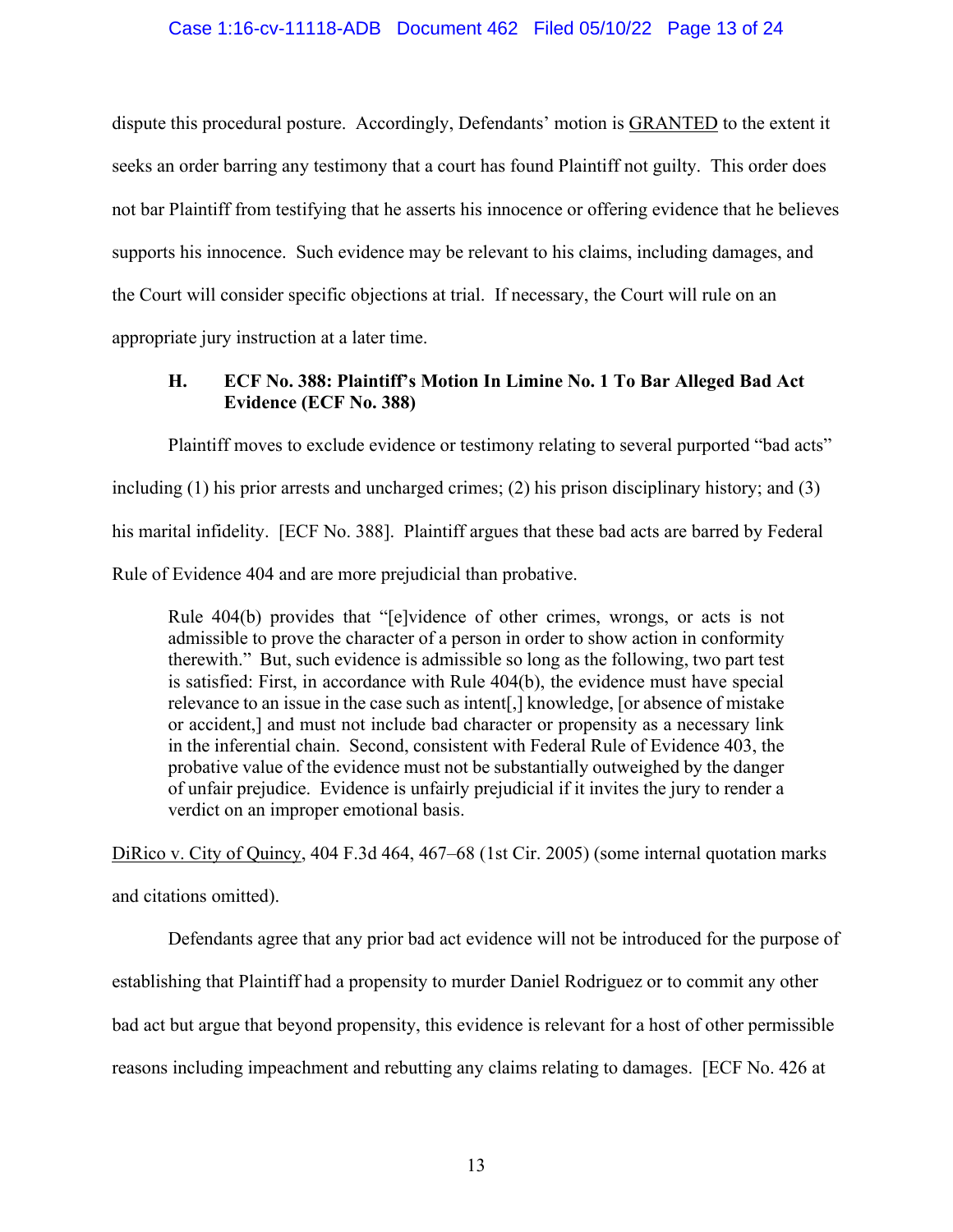#### Case 1:16-cv-11118-ADB Document 462 Filed 05/10/22 Page 14 of 24

2]. The Court cannot rule on whether this evidence is completely irrelevant or unduly prejudicial without seeing how the case is presented at trial. Accordingly, the Court declines to enter a blanket prohibition on any evidence relating to prior arrests, alleged infidelity, and prison discipline. But, given the potentially inflammatory and prejudicial nature of the prior bad acts described in Plaintiff's motion, Defendants shall not elicit any testimony or seek to introduce any evidence related to these prior bad acts without expressly seeking leave of Court before doing so. See Mowrey v. City of Fort Wayne, No. 12-cv-00121, 2013 WL 6512664, at \*2 (N.D. Ind. Dec. 12, 2013) ("Prior arrests that did not lead to a conviction are usually inadmissible under Rule 403's balancing test and Rule 404(b)'s bar against character evidence.").

Accordingly, the motion is GRANTED as unopposed to the extent any evidence would be offered to show propensity and is otherwise DENIED with leave to renew at trial.

### **I. Plaintiff's Motion In Limine No. 2 to Bar After-Acquired Hearsay Evidence (ECF No. 389)**

Plaintiff moves to exclude any reference to after-acquired evidence about Plaintiff's purported drug-related activity, which was unknown to Defendants at the time of Plaintiff's arrest for Daniel Rodriguez's murder and cannot therefore be used as a justification for the arrest. [ECF No. 389 at 1]. Plaintiff argues that such evidence is not relevant and regardless any probative value is outweighed by prejudice. [Id. at 2]. Defendants oppose the motion, in part, because such evidence of alleged drug-dealing activity would be relevant to damages relating to his loss of income and ability to support his family and any claim of actual innocence, and that the exclusion of this evidence would allow Plaintiff to unfairly shape the ligation strategy. [ECF No. 424 at 2–4]. Defendants also represent that they will not offer this evidence to argue there was probable cause for Defendants' arrest or as a post hoc justification for the arrest. [Id. at 2].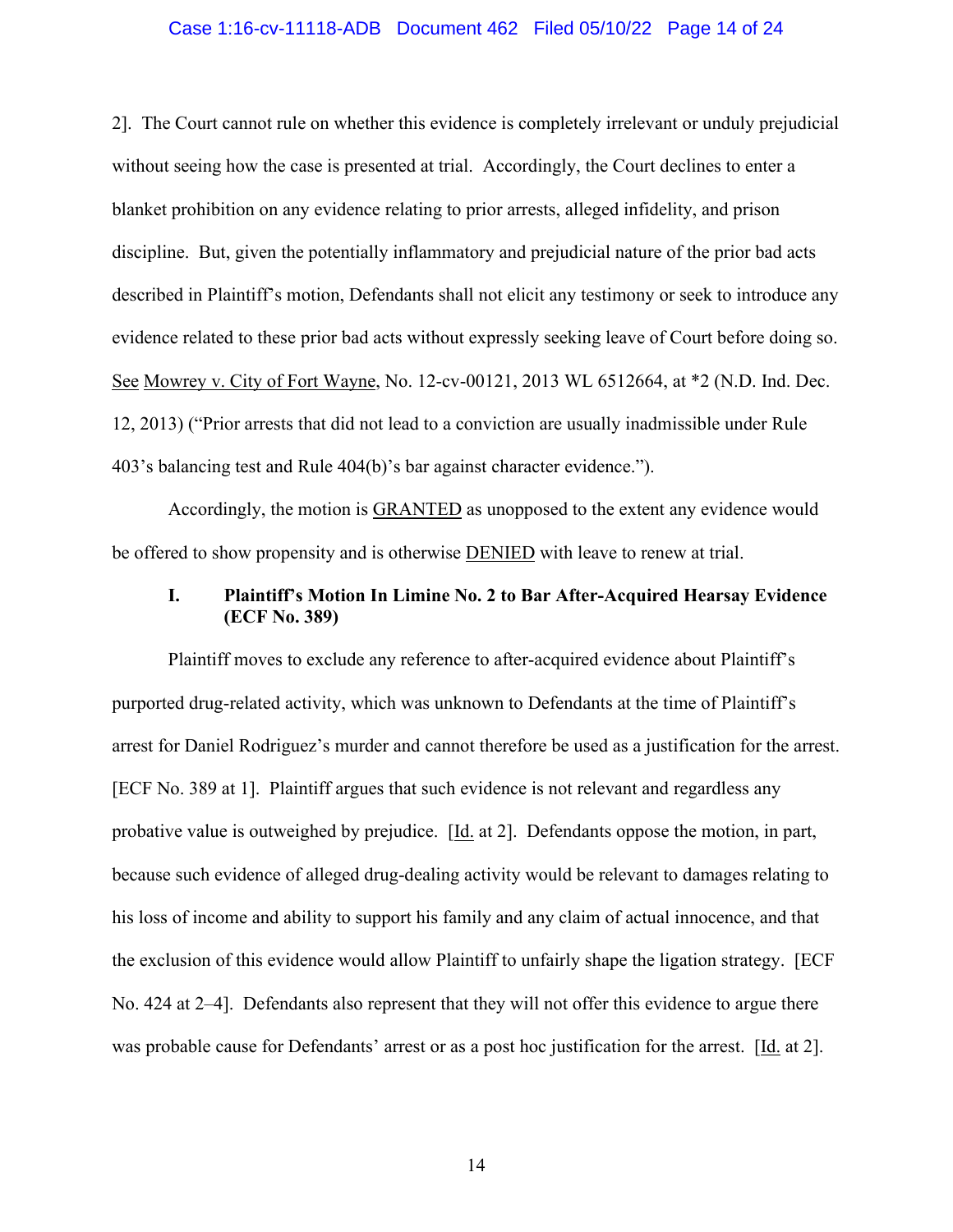The motion is GRANTED in part and DENIED in part. As a general matter, hearsay statements will be admitted or excluded consistent with the Federal Rules of Evidence and appropriate hearsay objections may be made at trial. The Court, however, will not categorically exclude testimony about any alleged prior drug-dealing activity, particularly as it may be relevant to Plaintiff's damages. Consistent with the Court's ruling on [ECF No. 388], the parties shall seek leave of Court before eliciting testimony or introducing evidence related to drugdealing activity. The Court accepts Defendants' representations that they will not offer admissions for improper purposes, including to establish probable cause for an arrest or a post hoc justification for the arrest.

### **J. Plaintiff's Motion In Limine No. 8 To Bar Testimony That His Criminal Defense Attorney Was Not Reasonably Diligent (ECF No. 395)**

Plaintiff seeks an order barring testimony or evidence to suggest that his initial criminal defense attorney, Charles Robson, was not reasonably diligent in his efforts to represent him. [ECF No. 395]. Plaintiff argues that such claims may confuse the jury into thinking that inadequate representation, rather than Defendants' actions, led to his wrongful conviction and that Mr. Robson had a higher burden to investigate than the law requires. [Id. at 2–3]. Plaintiff does not cite to any relevant case law holding that this type of evidence should be broadly excluded. Mr. Robson's diligence or lack there of in pursuing alternative suspects or reviewing discovery is plainly relevant to the suppression theories in this case and Plaintiff has failed to convincingly show that it would be so prejudicial that it outweighs that probative value. The motion is DENIED.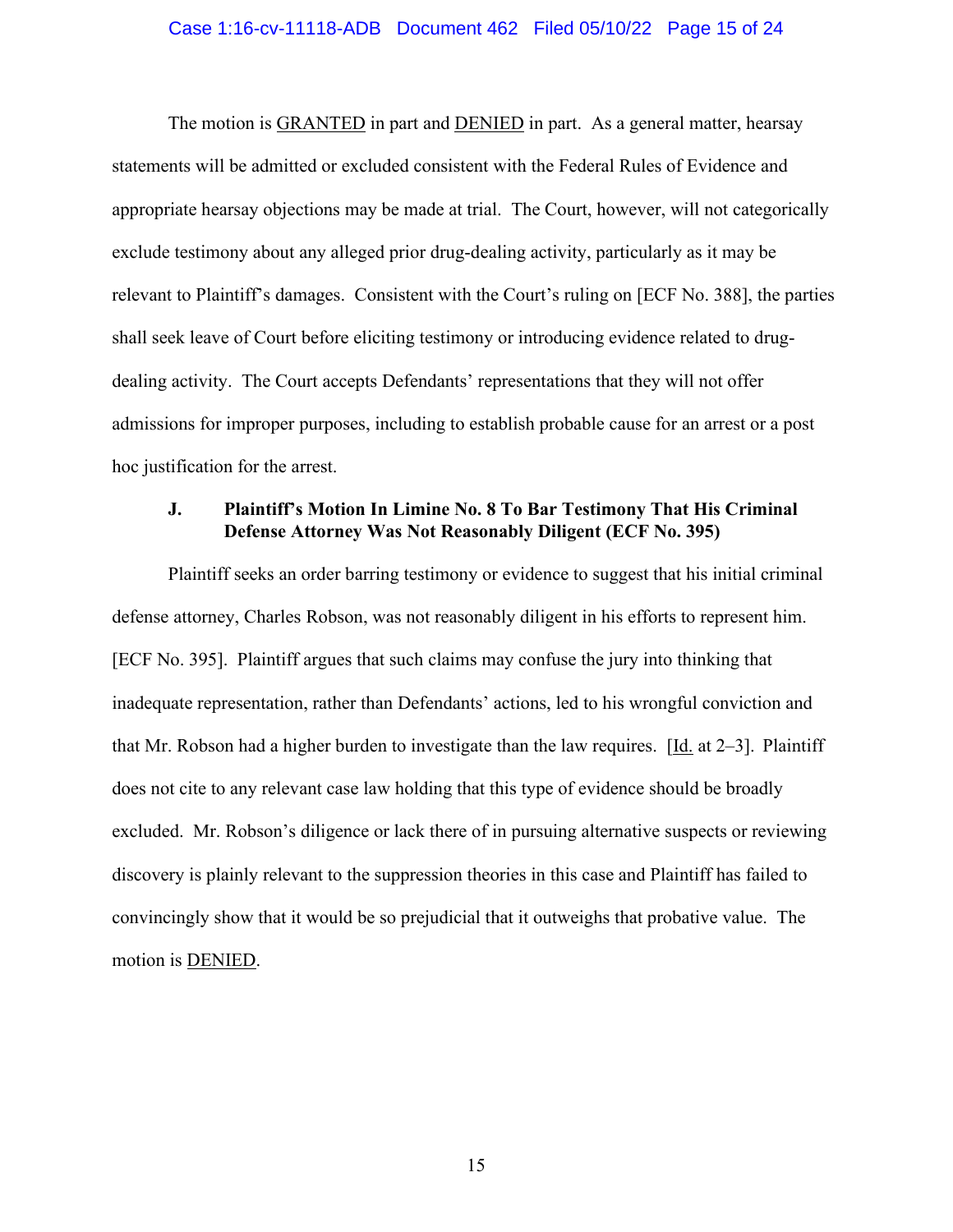### **K. Plaintiff's Motion in Limine No. 9 to Bar Argument and Evidence Relating to Probable Cause (ECF No. 396)**

Plaintiff seeks to prohibit evidence and testimony about probable cause because it is not related to any of the remaining claims in this case. [ECF No. 396 at 1–2]. Defendants agree that probable cause to arrest Plaintiff is no longer at issue in this case and request a jury instruction stating that Plaintiff was properly arrested and there was probable cause for his arrest. [ECF No. 445 at 1].

The motion is **DENIED** as moot given the apparent agreement between the parties on the relevance of probable cause. The Court will consider an appropriate jury instruction at trial, if warranted.

# **L. Plaintiff's Motion In Limine No. 11 To Bar Defendant City Of Lynn From Contradicting Its Rule 30(B)(6) Deposition Testimony (ECF No. 398)**

Plaintiff asks the Court to prohibit the City from presenting evidence at trial that contradicts the testimony given by its Rule 30(b)(6) designee during discovery. [ECF No. 398 at 1–2]. Plaintiff asserts that the Rule 30(b)(6) witness had a duty to be prepared and knowledgeable at the time of the deposition. [Id.].

The Court recognizes that the City has an obligation to prepare its Rule 30(b)(6) witnesses and the purpose of discovery in general is to prevent the "sandbagging" of the other party. Calzaturficio S.C.A.R.P.A. s.p.a. v. Fabiano Shoe Co., 201 F.R.D. 33, 37–38 (D. Mass. 2001). Even so, Plaintiff's argument that the City's 30(b)(6) witness is bound by his prior testimony overstates the law. Instead, although testimony from a Rule 30(b)(6) representative is admissible against the party that designates the representative, it "is not a judicial admission absolutely binding on that party." 8A Charles Alan Wright, Arthur R. Miller & Richard L. Marcus, Federal Practice and Procedure § 2103 n.35 (Supp. 2007). And, as other courts have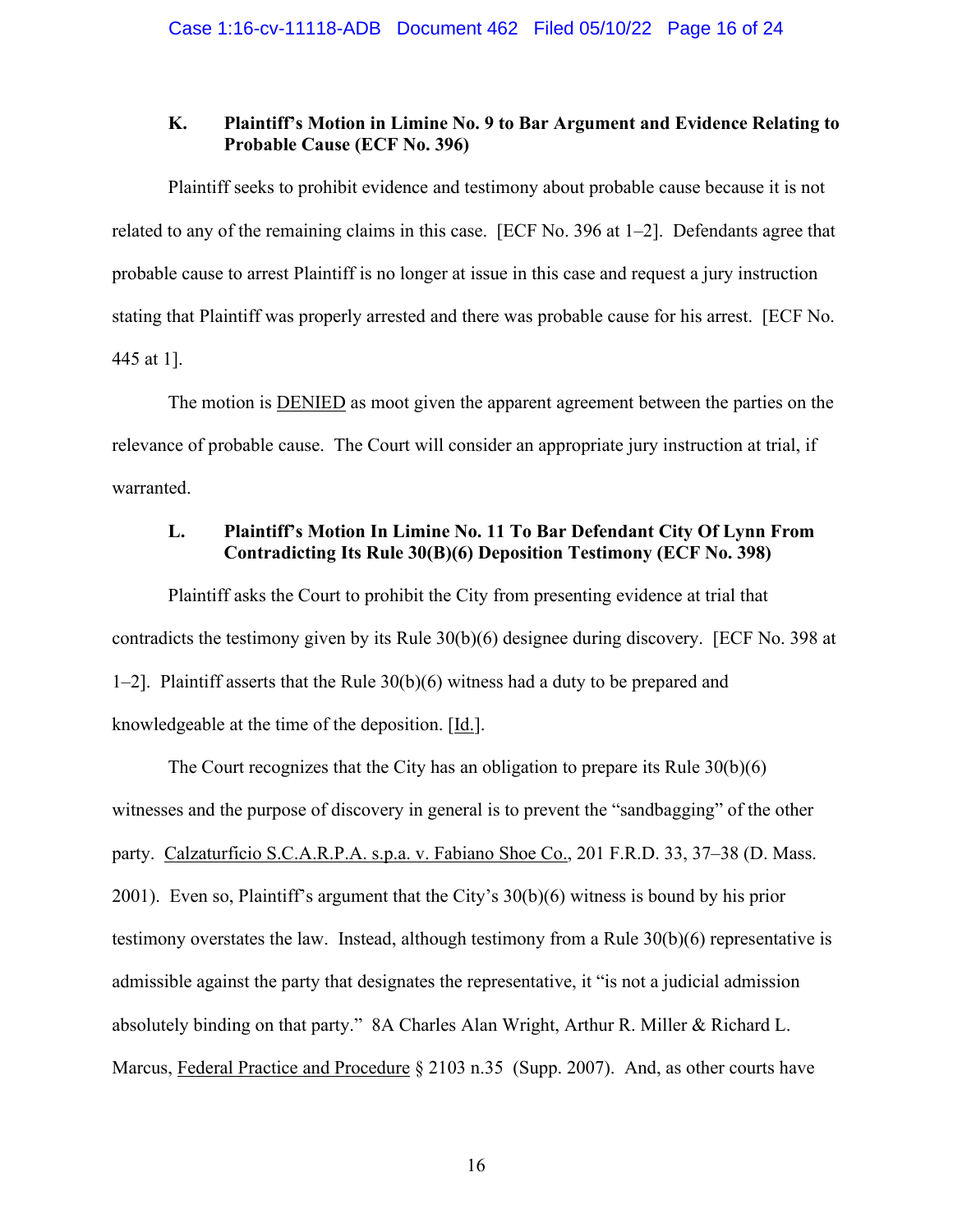#### Case 1:16-cv-11118-ADB Document 462 Filed 05/10/22 Page 17 of 24

recognized, any deviation between  $30(b)(6)$  testimony and testimony at trial goes to the weight of the evidence and credibility of the witness. A.I. Credit Corp. v. Legion Ins. Co., 265 F.3d 630, 637 (7th Cir. 2001) (noting that the "sounder view" is that "testimony given at a Rule 30(b)(6) deposition is evidence which, like any other deposition testimony, can be contradicted and used for impeachment purposes" (quoting Indus. Hard Chrome, Ltd. v. Hetran, Inc., 92 F. Supp. 2d 786, 791 (N.D. Ill. 2000))); R & B Appliance Parts, Inc. v. Amana Co., 258 F.3d 783, 786 (8th Cir. 2001) ("Although [the corporation] is certainly bound by [the 30(b)(6) witness's] testimony, it is no more bound than any witness is by his or her prior deposition testimony. A witness is free to testify differently from the way he or she testified in a deposition, albeit at the risk of having his or her credibility impeached by introduction of the deposition."); Hanna v. Giant Eagle Inc, 777 F. App'x 41, 42 (3d Cir. 2019) (affirming lower court's decision to allow evidence that contradicted the 30(b)(6) testimony); State Farm Mut. Auto. Ins. Co. v. New Horizont, Inc., 250 F.R.D. 203, 212 (E.D. Pa. 2008) (collecting cases).

 Therefore, the Court will not bar all testimony and evidence that may contradict the Rule 30(b)(6) deposition testimony. Plaintiff is free to explore the inconsistencies between the trial testimony and prior testimony on cross-examination. Accordingly, the motion is DENIED.

## **M. Plaintiff's Motion in Limine No. 12 to Bar References to Gangs (ECF No. 399)**

Plaintiff requests a ruling that bars any references to "gangs" or terms synonymous with gangs because the terms are inherently inflammatory, there has been no discovery about gangs, and the subject has no relevance to the issues at trial. [ECF No. 399]. Defendants argue that Plaintiff joined a gang while in prison and evidence regarding his prison experience may be relevant to damages. [ECF No. 446 at 1]. Although they do not know the extent to which they would offer such evidence, Defendants protest a blanket prohibition on all gang references at this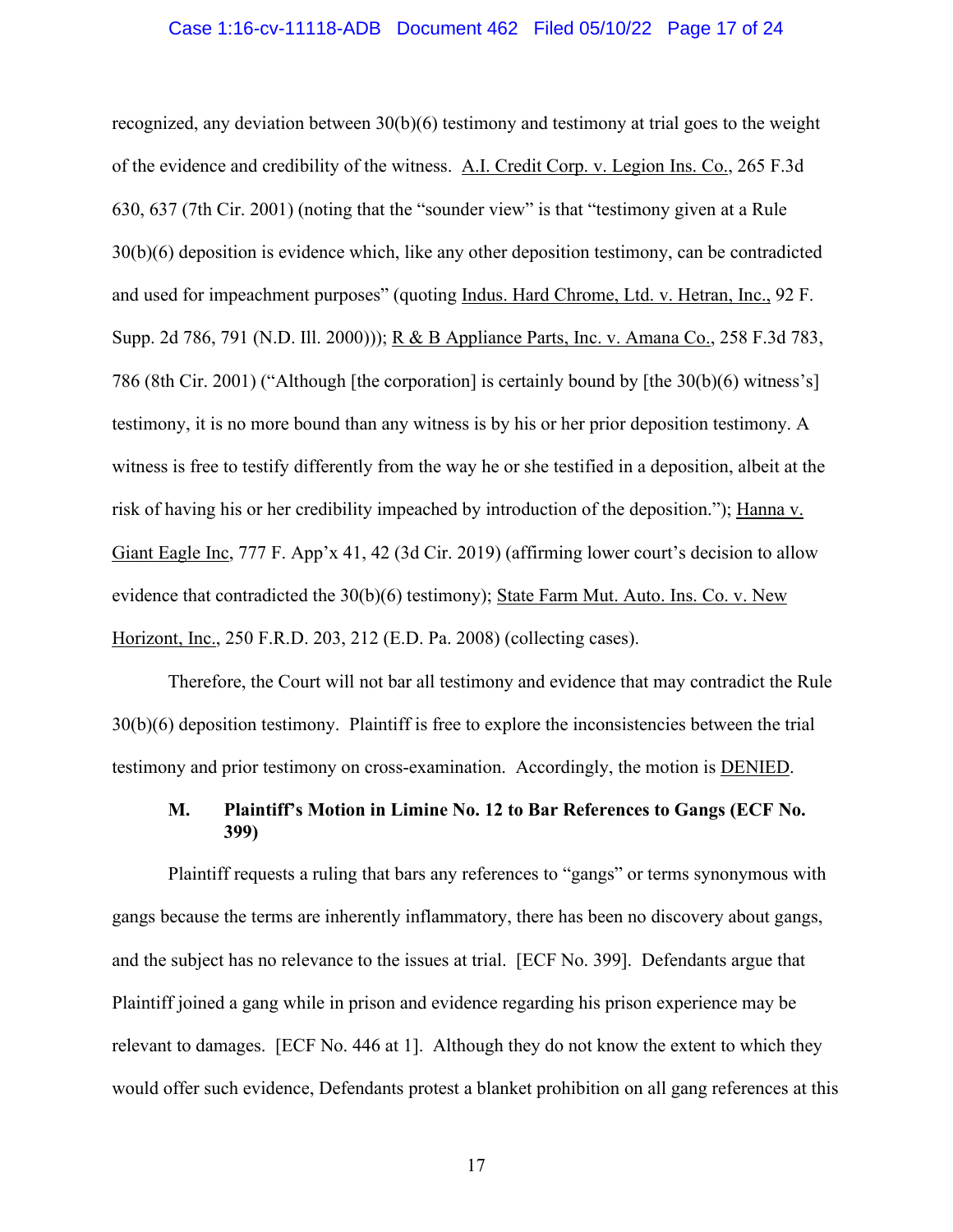#### Case 1:16-cv-11118-ADB Document 462 Filed 05/10/22 Page 18 of 24

time and represent that they will not allege that Plaintiff was affiliated with a gang prior to his arrest. [Id.]. The motion is GRANTED with the caveat that the Court may reconsider this ruling as the case progresses at trial. It is possible that references to gang affiliation may be appropriate for impeachment, but this will depend on the testimony on direct and the strength and relevance of the evidence concerning gang involvement. Gangs should not be referenced without first seeking leave of Court to revisit this ruling.

### **N. Plaintiff's Motion in Limine No. 15 to Bar References to Former Claims or Former Defendants (ECF No. 400)**

Plaintiff requests that the Court bar Defendants from referencing any claims or individuals that are no longer part of this case because it would be prejudicial for the jury to learn of such individuals or claims. [ECF No. 400 at 2]. Plaintiff also asks that Defendants be barred from suggesting that other individuals who are current or former employees of the City Police Department or Massachusetts State Police are actually responsible. [Id.]. Defendants oppose any attempts to preclude mention of others not named as defendants in this case as an inappropriate attempt to shape their litigation strategy. [ECF No. 425 at 1–2]. Defendants do not oppose Plaintiff's limited request that any reference to former claims or former defendants should be barred. [Id. at 2].

The motion is **GRANTED** in part and **DENIED** in part. By the agreement of the parties, neither party will reference "former claims" or "former defendants." The Court will not otherwise preemptively bar Defendants from suggesting that other former or current employees of the Massachusetts State Police or the City Police Department were at fault, subject to proper objections at trial, and compliance with the rules of discovery that required the prior identification of such individuals.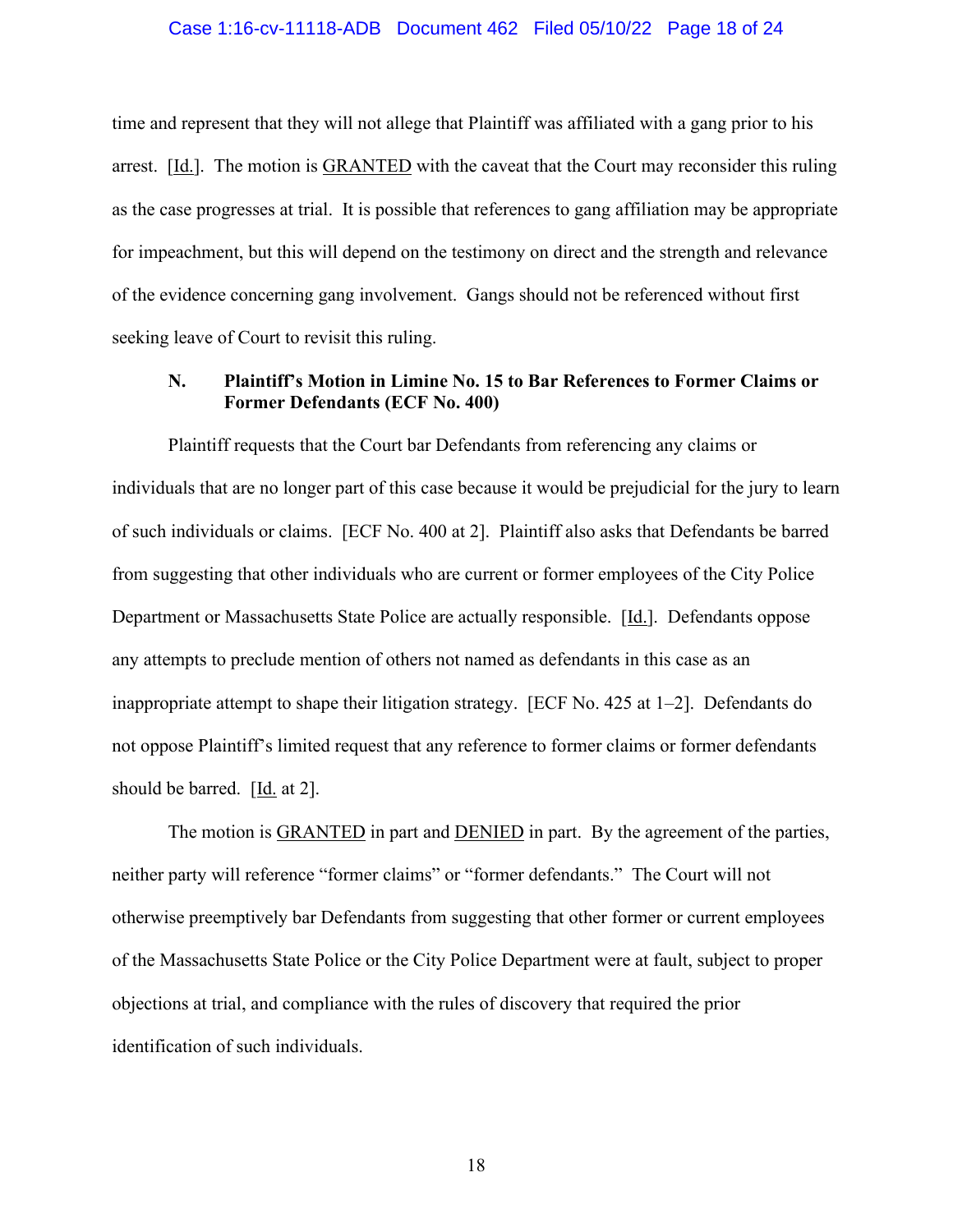### **O. Plaintiff's Motion In Limine To Bar References To Defendants' Good Character (ECF No. 406)**

Plaintiff, relying on Federal Rule of Evidence 404(a), moves to prohibit Defendants from introducing evidence of their own good character, including commendations and awards. [ECF No. 406 at 1]. Plaintiff argues that in this case Defendants' character is not at issue, and therefore they cannot introduce evidence of their own good acts to allow for the inference that they conducted themselves as model officers. [Id.]. Defendants oppose the motion as an inappropriate attempt to bar all information about Defendants' backgrounds. [ECF No. 423 at 2]. The motion, [ECF No. 406], is GRANTED in part and DENIED in part. In accordance with Federal Rule of Evidence of 404(a)(1), evidence of character will not be admitted "to prove that on a particular occasion the person acted in accordance with the character or trait," but will be admitted for other proper purposes, including as background or "resume" information. Leave is granted to make specific objections to evidence at trial and the Court will give a limiting instruction consistent with Rule 404(a)(1) if warranted.

### **P. Plaintiff's Motion In Limine No. 25 To Bar Defendants' Presentment Defense And Stephen Martin's Testimony (ECF No. 410)**

Plaintiff requests a ruling that Defendants are barred from arguing that Plaintiff's state law claims were not properly presented and prohibiting Stephen Martin from testifying. [ECF No. 410 at 1]. Plaintiff argues that the undisputed facts show that Plaintiff's presentment letter was addressed to the mayor and sent and delivered to City Hall. [Id.]. Interpreting the SJC's ruling in Drake v. Town of Leicester, 140 N.E.3d 413, 416 (Mass. 2020), Plaintiff argues that whatever happened to the letter after its arrival to City Hall is irrelevant because Drake shows that the Mayor's actual receipt of the claim is not necessary so long as it was received by his office. [Id. at 2]. Defendants oppose the motion because they contend that issues of fact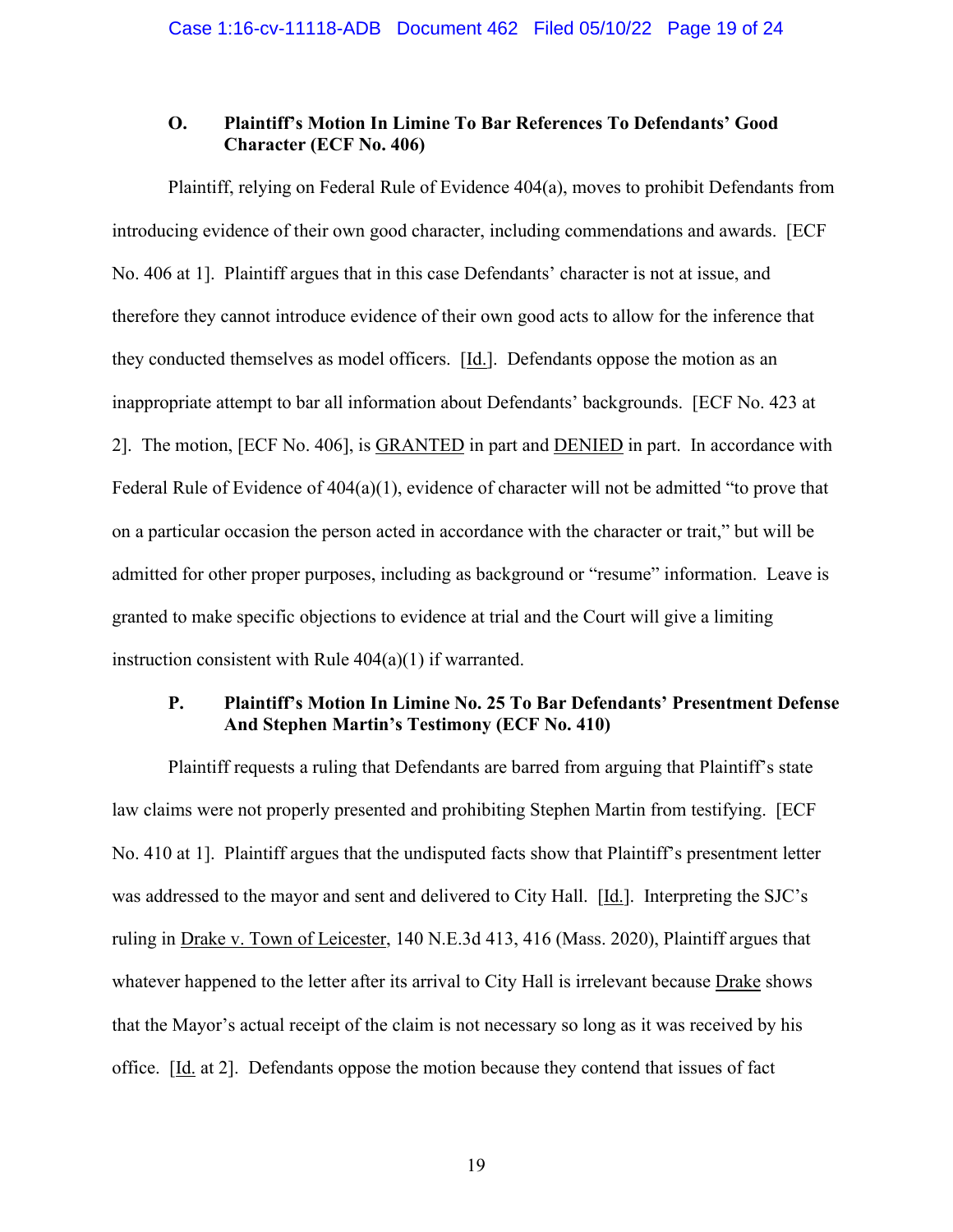#### Case 1:16-cv-11118-ADB Document 462 Filed 05/10/22 Page 20 of 24

regarding the letter's delivery still exist, and they should be permitted to present that evidence to the jury. [ECF No. 433 at 1–2]. For the purposes of summary judgment, the Court agreed that Defendants had failed to show that no reasonable factfinder could determine that the letter was properly addressed or arrived at City Hall. This was not, however, a finding that that the letter was properly addressed and delivered to the Office of the Mayor and the Court concluded that "triable facts still exist as to whether the letter was received by the Office of the Mayor." [ECF No. 335 at 60]. Thus, if Defendants have testimony or evidence relevant to the factual issues surrounding the presentment letter (i.e., whether it was properly addressed and what happened once the letter arrived at City Hall), they will be permitted to present those facts. Plaintiff can explore the credibility of that testimony and evidence on cross-examination. The Court will consider an appropriate jury instruction regarding the presentment requirement, if necessary, at a later time. Therefore, the motion is DENIED.

## **Q. Plaintiff's Motion In Limine No. 13 To Bar Bad Act Evidence Of Third-Party Witnesses (ECF No. 411)**

Relying on Federal Rules of Evidence 404(b) and 609, Plaintiff seeks exclusion of any evidence of alleged prior bad acts by third-party trial witnesses. [ECF No. 411 at 1–4]. In his motion, Plaintiff specifically argues against bad act evidence relating to Plaintiff's criminal trial attorney Charles Robson and witness Alberto Cuevas because that evidence is irrelevant and prejudicial. [Id. at 2–4]. Defendants argue that this evidence is admissible for non-propensity purposes. [ECF No. 423 at 1–2]. As to Mr. Robson, Defendants argue that he is being offered as an expert and his background and credentials can be fairly cross-examined. [Id. at 2–3]. As to Mr. Cuevas, Defendants argue that evidence of a twenty-year-old conviction should be available for impeachment purposes and is relevant to his conduct in 1994. [Id. at 3].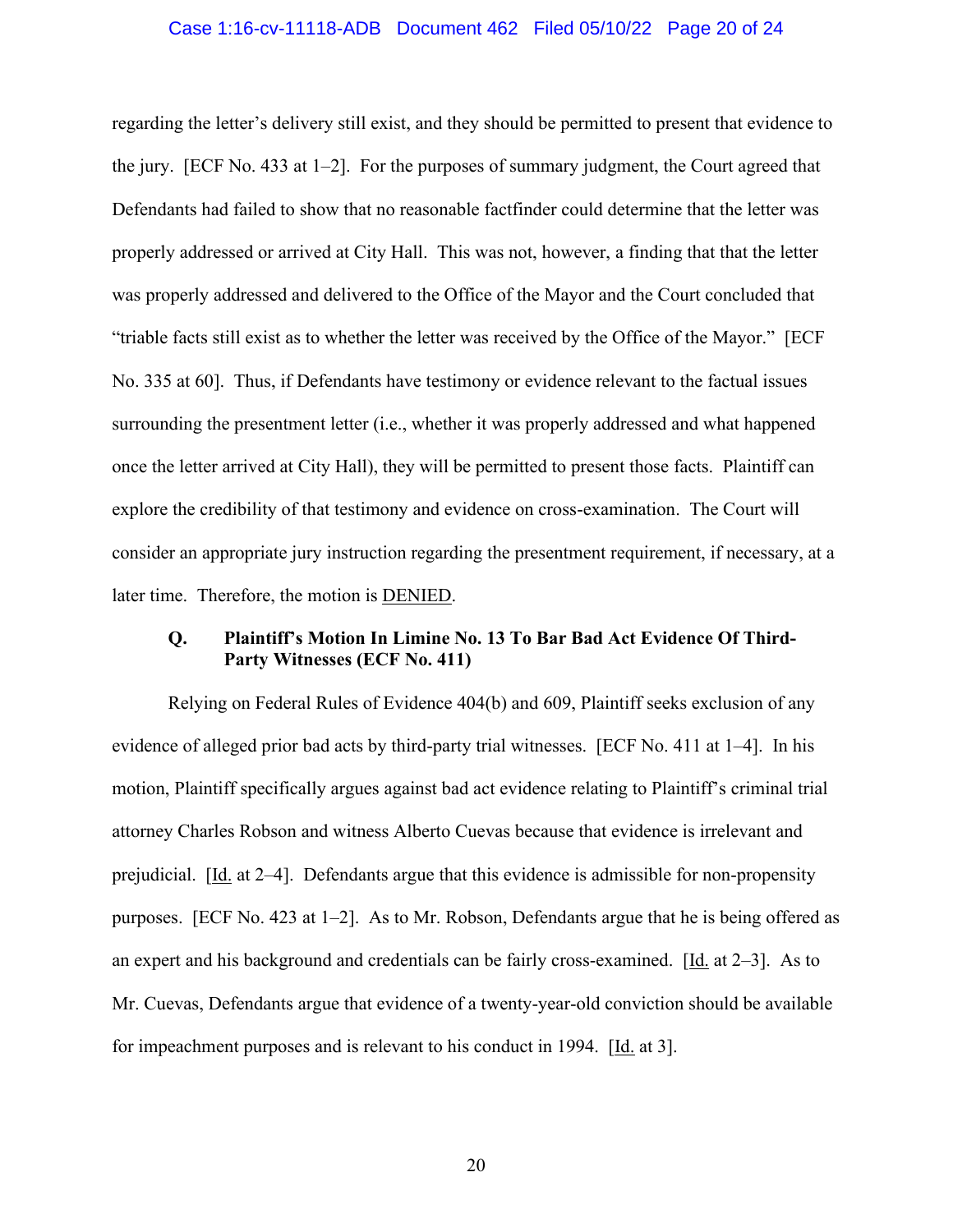#### Case 1:16-cv-11118-ADB Document 462 Filed 05/10/22 Page 21 of 24

The motion is GRANTED in part and DENIED in part. Consistent with Federal Rule of Evidence 404, any evidence of prior bad acts or convictions will not be admissible to show propensity. Such evidence, however, may be admitted for other purposes, consistent with the Federal Rules of Evidence. In general, it is conceivable that the information at issue regarding both Mr. Robson and Mr. Cuevas may be admissible for some purpose, but the Court is not in a position to make that determination in advance of their testimony. Further, as to unidentified third parties who may have committed prior bad acts, the Court declines to make an advisory ruling and will, as with Mr. Robson and Mr. Cuevas, rule on any objections or motions properly advanced at trial.

# **R. Plaintiff's Motion In Limine No. 14 To Bar Evidence Of Massachusetts State Statutes (ECF No. 412)**

Plaintiff moves to exclude testimony relating to three Massachusetts state statutes that are currently included on Defendants' exhibit list. [ECF No. 412 at 1]. Plaintiff argues that any testimony would be an improper legal conclusion, hearsay, and irrelevant. [Id.].

As a general matter, the Court agrees that any testimony purporting to offer a legal conclusion about the proper interpretation of a statute will not assist the trier of fact and invades the province of the judge and the jury. Strahan v. Sec'y, Massachusetts Exec. Off. of Energy & Env't Affs., No. 19-cv-10639, 2021 WL 2267180, at \*5 (D. Mass. June 3, 2021) (excluding expert testimony interpreting a court case and a statute because it "is well-settled that [e]xpert testimony that consists of legal conclusions cannot properly assist the trier of fact"); Bacchi v. Mass. Mut. Life Ins. Co., No. 12-cv-11280, 2016 U.S. Dist. LEXIS 37772, \*7 (D. Mass. Mar. 23, 2016) (holding that "[e]xpert testimony proffered solely to establish the meaning of a law is presumptively improper."). It is not clear, however, that Defendants' witnesses are planning to interpret the statutes, rather than simply testifying about their awareness of the statutes' existence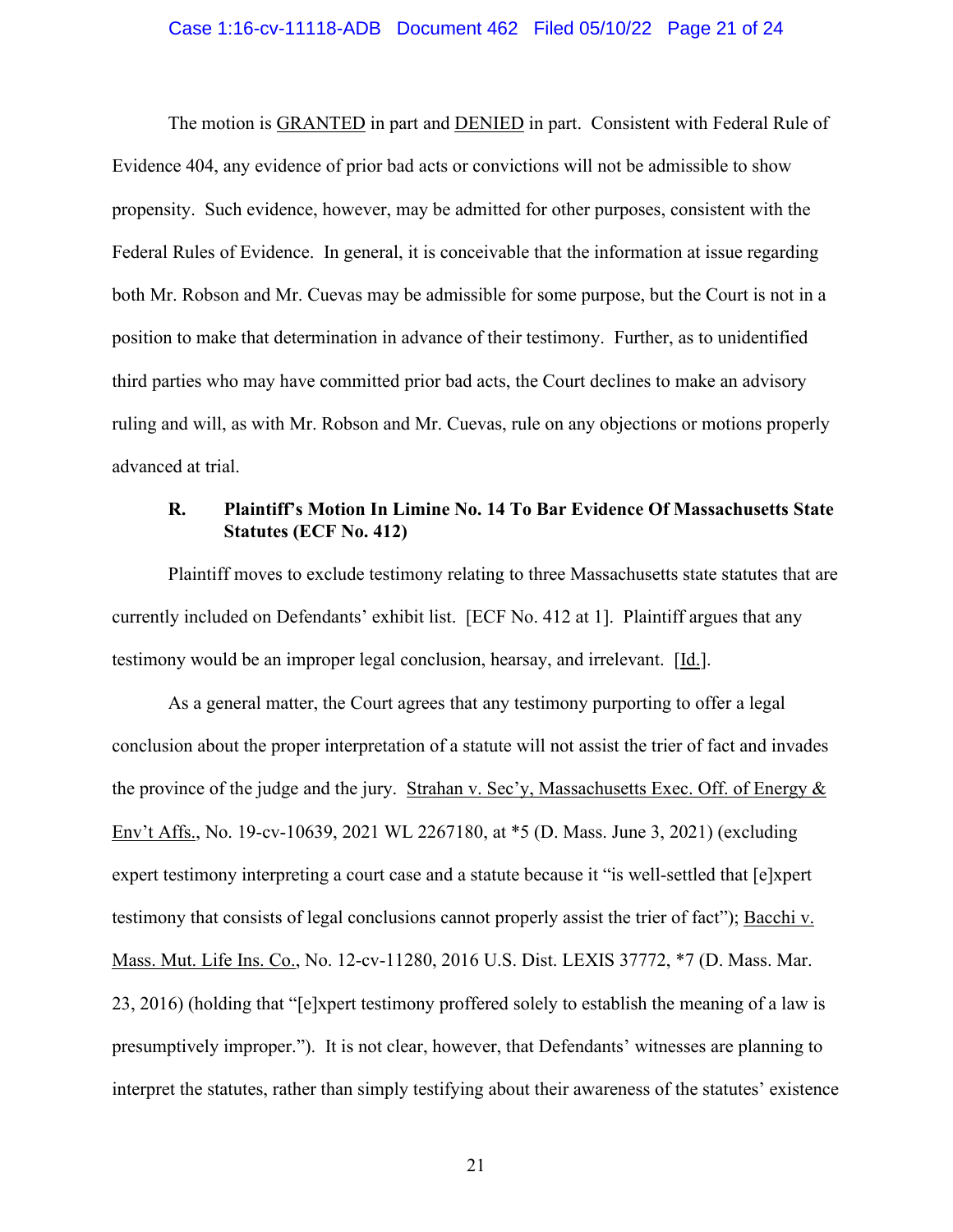#### Case 1:16-cv-11118-ADB Document 462 Filed 05/10/22 Page 22 of 24

and the impact those statutes had on their operations. [ECF No. 432 at 2 (Defendants' brief explaining their view that the City's "subjective awareness of, i.e., consciousness of, the three Massachusetts laws bearing directly on the policy, practice, and training claims advanced by Plaintiff in this case is relevant evidence")]. Plaintiff has not persuaded the Court that Defendants' factual testimony on the existence and their awareness of the law should be excluded. Further, although Plaintiff argues that the statutes are irrelevant, because the statutes address training and homicide investigation protocols, they are relevant to the Monell claim against the City, which is based on the City's training and policies. Accordingly, the motion is DENIED with leave to renew objections at trial if the testimony veers towards an impermissible legal conclusion or interpretation of the statutes, or if, after the record has developed at trial, it becomes clear that the statutes are not relevant. The Court will consider any limiting instruction at a later time, if necessary.

## **S. Plaintiff's Motion In Limine No. 26 To Bar Arguments And Evidence Regarding The Essex County District Attorney's Policies (ECF No. 413)**

Plaintiff seeks an order barring any testimony or evidence about the Essex DA's policies and practices because they are irrelevant, post-date the Daniel Rodriguez investigation, and prior Rule  $30(b)(6)$  testimony shows that the City does not have a witness that can testify about them. [ECF No. 413 at 1–4].

Under Federal Rule of Evidence 401 "[e]vidence is relevant if it has any tendency to make a fact more or less probable" and "the fact is of consequence in determining the action." Fed. R. Evid. 401. Defendants argue that the Essex DA's policies and protocols, to the extent they applied to the City, are relevant to the claim that the City did not properly train its officers because the investigation was controlled by the Essex DA and the protocols that governed its investigation were set forth in the Essex DA's policies. [ECF No. 433 at 2]. Plaintiff asserts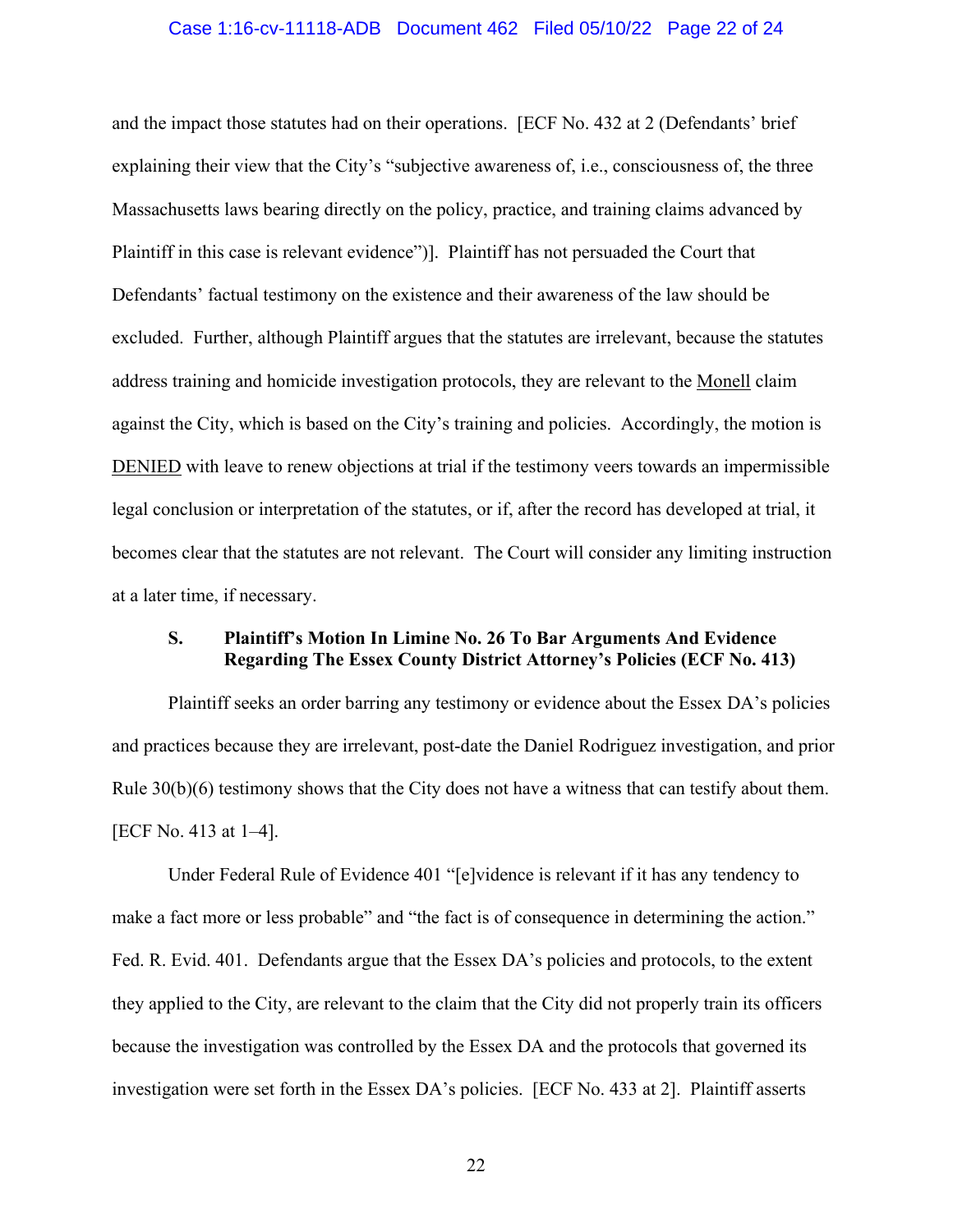#### Case 1:16-cv-11118-ADB Document 462 Filed 05/10/22 Page 23 of 24

they are irrelevant because the Essex DA's policies are not probative of whether the City's policies and practices led to a violation of his constitutional rights. [ECF No. 413 at 2]. The Court disagrees that the Essex DA's policies, which Defendants allege applied to the City's officers, have no relevance to the Monell claims. The Court does agree, however, that the policies are only relevant if they were in place at the time of Daniel Rodriguez's homicide investigation.

Even if they are relevant, Plaintiff argues that Defendants have not disclosed any witness that can provide a foundation or testimony about the policies. [ECF No. 413 at 4]. Defendants represent that they have several witnesses with personal knowledge that can testify about the policies. [ECF No. 433 at 4–5]. Accordingly, proper objections regarding personal knowledge and foundation can be made at trial, but the Court is unable to preemptively rule on the issue without hearing the testimony of those witnesses. And, as noted above, as a general matter, contradictory Rule 30(b)(6) testimony is subject to cross-examination and is not a basis for excluding these policies.

Therefore, the motion is **GRANTED** to the extent that Defendants attempt to introduce policies that were not in effect at the time of the Daniel Rodriguez investigation and otherwise DENIED with leave to renew objections to personal knowledge and foundation at trial.

### **II. CONCLUSION**

Accordingly, for the reasons set forth above, these motions in limine are resolved as follows:

- ECF Nos. 386 and 399 are GRANTED;
- ECF Nos. 380, 381, 385, 388, 389, 400, 406, 411 and 413 are GRANTED in part and DENIED in part;
- ECF Nos. 379, 382, and 412 are **DENIED** with leave to renew at trial; and
- ECF Nos. 378, 390, 395, 396, 398, and 410 are DENIED.